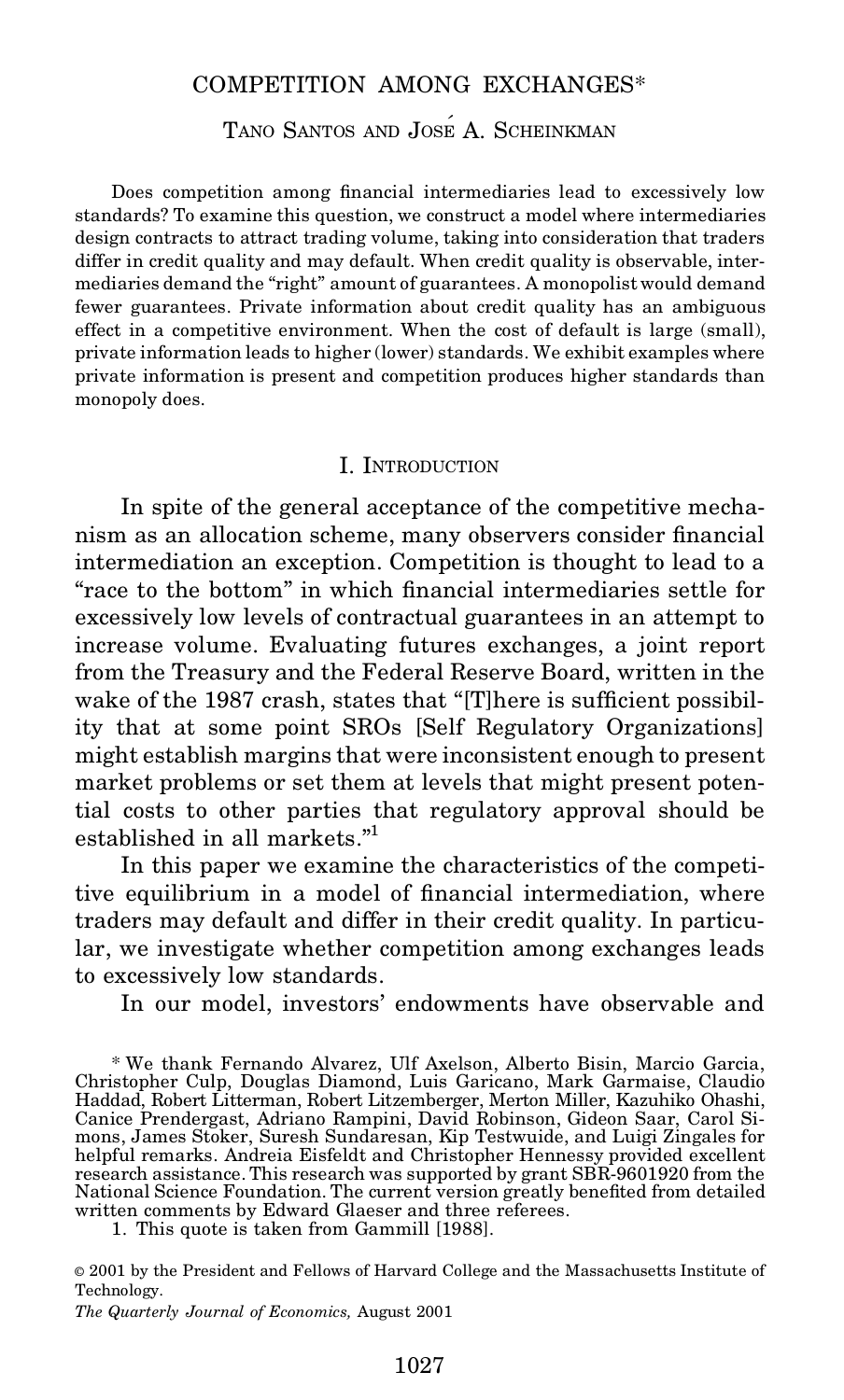unobservable risks. The observable risk averages out across agents, and hence can potentially be hedged. In addition, each agent has a small probability of an unobservable negative idiosyncratic shock. We call traders who have a lower (higher) probability of an adverse idiosyncratic shock high (respectively, low) quality traders. These different probabilities may result from other risks already assumed by the traders, which are left outside the model. Traders' quality may be observable or hidden private information. When traders default, society imposes a nonpecuniary punishment proportional to the amount defaulted.

Potential exchanges compete by setting collateral requirements and asset payoffs. An exchange's profit depends on the payoffs promised, and on the defaults that occur. To simplify the analysis, we postulate that each exchange issues a single contract, and each agent must trade in a single exchange. However, investors are allowed to take any long or short position, and exchanges demand margins that are proportional to the absolute size of positions.

When quality is observable, competition among financial intermediaries leads to a (constrained) optimal amount of contractual guarantees. Here, our results formalize the intuition of Telser [1981] and Miller [1988], who argue that futures exchanges choose margin requirements to balance the reduced risk from default against the higher costs brought by the extra degree of protection. In contrast, a monopolist would demand fewer contractual guarantees. This follows because a monopolist's pricing policy induces traders to take smaller positions. As a result, the ex post incentives to default are lower, and this allows the monopolist to economize collateral.

We study the effect of the unobservability of a trader's quality on the competitive equilibrium, and show that this effect depends on the level of the exogenous bankruptcy penalties. When these penalties are high, if quality is observable, low quality traders prefer the terms offered to the high quality traders. As a result, when qualities are not observable, the higher quality traders face a higher collateral level than they would if quality was observable, while the low quality traders face exactly the same terms that they would face if quality was observable. Here collateral is being used as a screening device, and private information about quality generates standards that are too high relative to the observable quality case. On the other hand, if the exogenous penalties are low, the high quality agents prefer the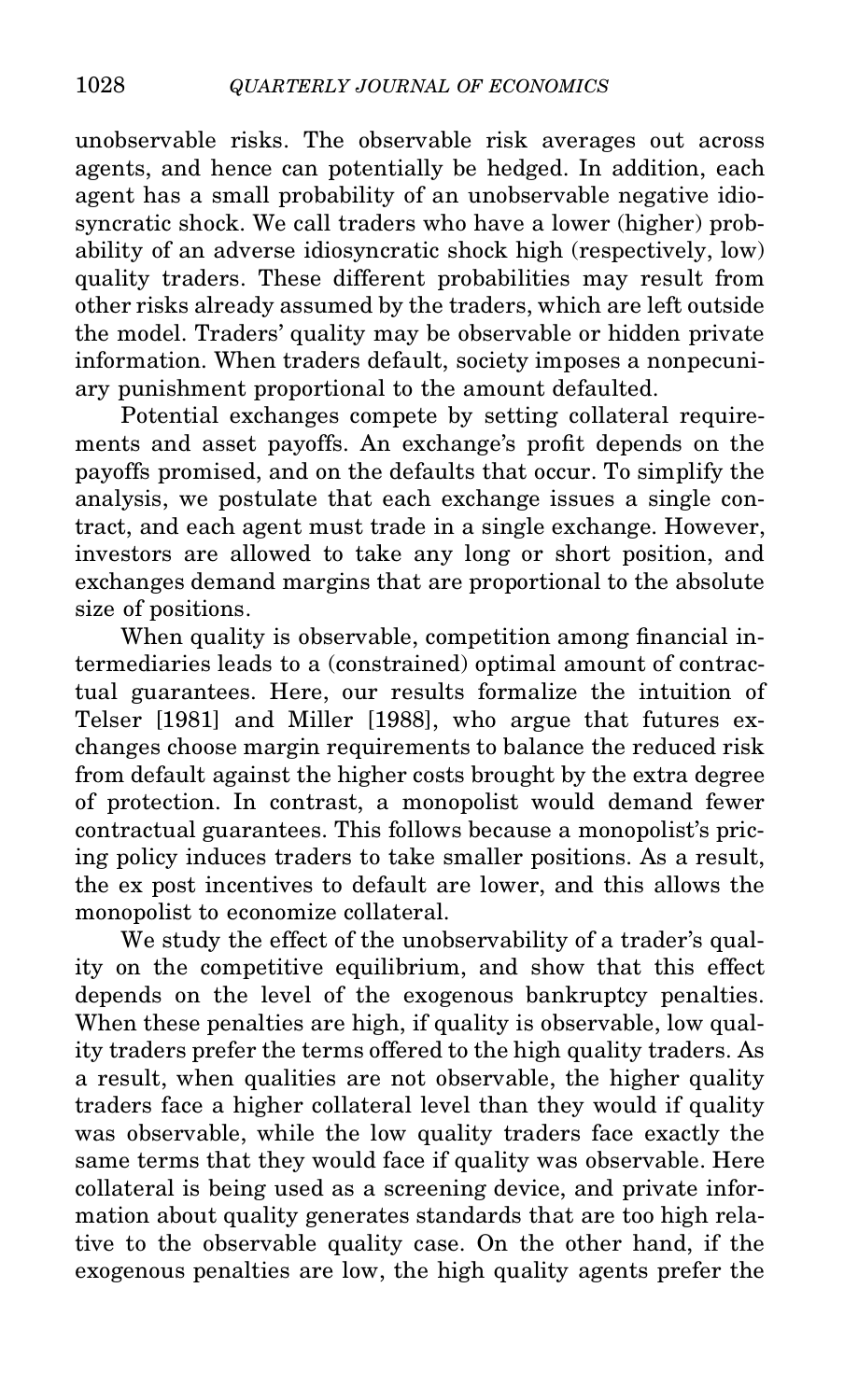terms of trade offered to the low quality traders in the equilibrium with observable qualities. As a result, in the equilibrium with private information about qualities, the lower quality traders face a lower collateral level than they would in the competitive allocation under observable qualities, while the high quality traders face exactly the same terms that they would face if qualities were observable. In this case, the presence of private information results in a lower standard. For intermediate levels of penalties, the equilibrium with observable qualities survives the presence of private information, and there is no departure from the constrained optimality.

When credit quality is not observable, it is more difficult to compare the behavior of a monopolist with a competitive equilibrium, because a monopolist must take into account the effect that a change in a contract's terms has on the demand for any other contract that he is simultaneously offering. Nonetheless, as we argue in Section IV, there are many cases where it is possible to establish that a monopolist will demand fewer contractual guarantees than would prevail under competition.

To discuss the impact of liquidity in a simple framework, we postulate that there is a fixed cost to operate an exchange. These fixed costs assure that, ceteris paribus, exchanges with more participants can offer better terms. These better terms can be thought of as a measure of liquidity. We show that when fixed costs are present and competition prevails, agents of one quality may benefit from the establishment of minimum collateral requirements by a regulator, at the expense of agents of the other quality, even if these minimum collateral requirements are binding for all qualities. The agents who profit from the establishment of these tougher standards are exactly those who, in the absence of regulation, choose to trade in the exchange with higher collateral. Hence, this model provides a candidate positive theory to explain the frequent demands by more established exchanges for common standards in financial markets

In our model, collateral is deposited as a performance bond against contractual obligations. The margin requirement speci fies the collateral required. This is motivated by the role that margins play in futures markets. Although many of our modeling choices are inspired by the characteristics of futures markets, we believe that our approach can be used to understand the behavior of other financial intermediaries. While our model is necessarily special, we argue that many of the conclusions would survive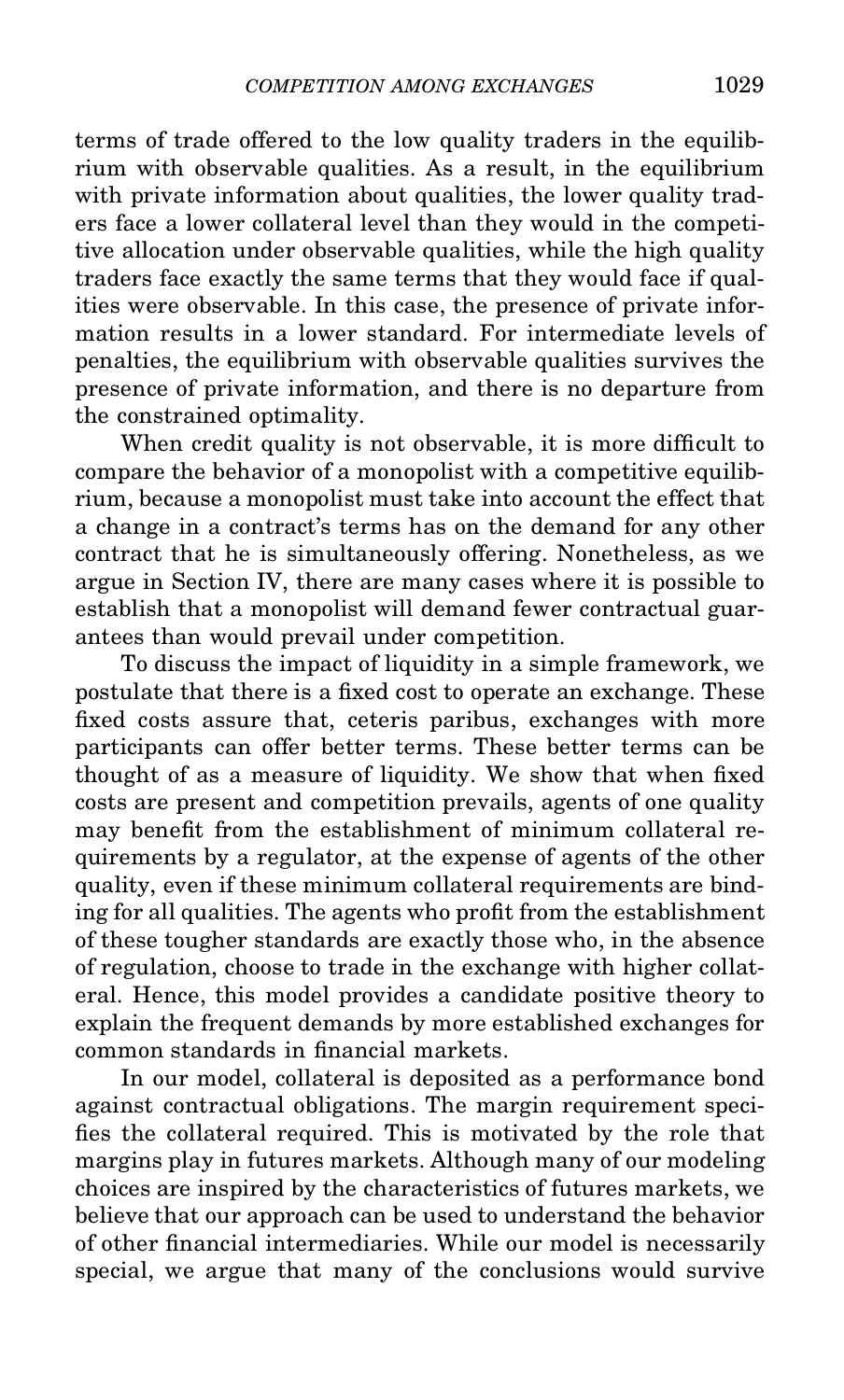different specifications and highlight, throughout the paper, the economic forces that drive the conclusions.

We also have a more abstract motivation for this paper incorporating questions of credit quality into the literature on security design.<sup>2</sup> This literature examines the characteristics of securities when market imperfections prevent the existence of a complete set of securities. Frequently, costs of issuing securities are assumed exogenously. If asymmetric information is treated, it is typically assumed that the designer of the security has private information. Our contribution is to analyze a situation in which securities are competitively designed by intermediaries, and where these intermediaries must consider the characteristics of the agents that they attract.

The remainder of the paper is structured as follows: in the next section we present an overview of some of the evidence on competition among exchanges. Section III contains the model and a more detailed defense of the assumptions. In Section IV we present results for the case of no fixed costs. The fifth section looks at the problem of liquidity, and Section VI contains the conclusions. All proofs are found in the Appendix.

## II. SOME EXAMPLES

In this section we discuss some of the evidence that motivates our modeling choices.

## *A. Collateral Is Costly*

When an exchange chooses higher margins, it lowers expected losses from defaults, but increases the costs of trading. Faced with higher collateral requirements, some traders will opt to trade elsewhere, others will simply trade less. As a consequence, the exchange becomes less liquid and loses revenues. Hardouvelis and Kim [1995] studied the impact of margin changes on volume. They examined eight metal futures contracts from the early 1970s to October 1990—a sample that contains over 500 margin changes. For each margin change, they constructed a benchmark group consisting of the metal contracts that do not change margins in a four-month period around the

<sup>2.</sup> Some relevant references are Allen and Gale [1988, 1991], Bisin [1998], Duffie and Jackson [1989], and the February 1995 issue of the *Journal of Economic Theory.* Santos [1997] studied the impact of financial innovations on the credit quality of a preexisting bond market.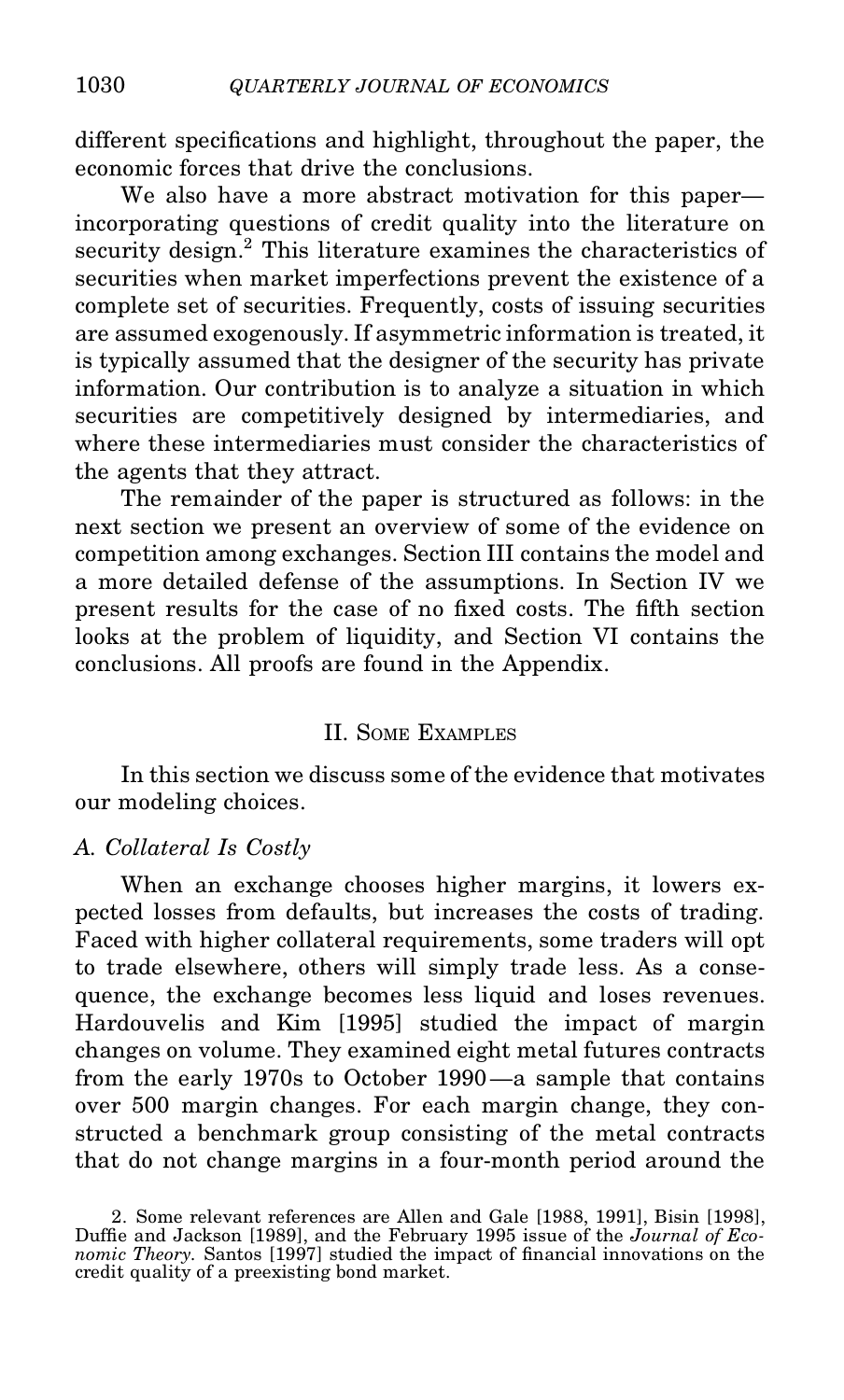date of the margin change. They estimated that a 10 percent increase in margins decreases the volume of trade by 1.4 percent and increases the volume of the benchmark group by 1.8 percent. Another example is reported in Figlewski [1984]. In late 1965, at the request of the government, COMEX more than tripled margin requirements on copper futures. As a result, the daily average number of traded contracts went from 832 to 260.

## *B. Traders Care about the Risk of Nonperformance*

In the United States the Commodity Exchange Act expressly precludes the CFTC from imposing minimum margin requirements for futures transactions. Nonetheless, futures exchanges have always demanded positive margins. As a counterparty to every trade, an exchange assumes a risk when it allows a trader to post less than 100 percent collateral.<sup>3</sup> The speculation in silver by Bunker and Herbert Hunt, and associates, from September 1979 to April 1980, provided an experiment that shows that traders are willing to pay to do business in an exchange with less performance risk. In the late 1970s the Hunt brothers established large long positions in silver futures at the Chicago Board of Trade (CBOT) and New York's COMEX. Starting in October 1979, the CBOT took a series of actions, including position limits, that caused the Hunts to move most of their trades to New York. Sellers of futures in New York had reason to worry about the possibility of a default by the Hunt brothers, while those selling in Chicago were insulated from this risk. Bailey and Ng [1991] showed that spreads between the COMEX and the CBOT increased toward the end of the Hunt episode, when it was evident that the brothers were facing financial distress. They also argued that evidence of a deterioration in the Hunts' financial conditions can be matched to positive changes in the COMEX-CBOT spread, and that this spread fell with positive announcements about the Hunts.

<sup>3.</sup> In reality, it is the clearinghouses that guarantee deliveries. Clearinghouses collect margins, set capital requirements, and other financial standards. They may also establish rules to assess members to cover defaults. All trades that are guaranteed by the clearinghouse must go through a clearing member—other brokers must trade through a member. Traders in turn go through a broker. Clearinghouses and exchanges also set minimum margins that brokers must charge. In this paper we ignore the distinction between clearinghouses and exchanges, and omit the brokers from the picture.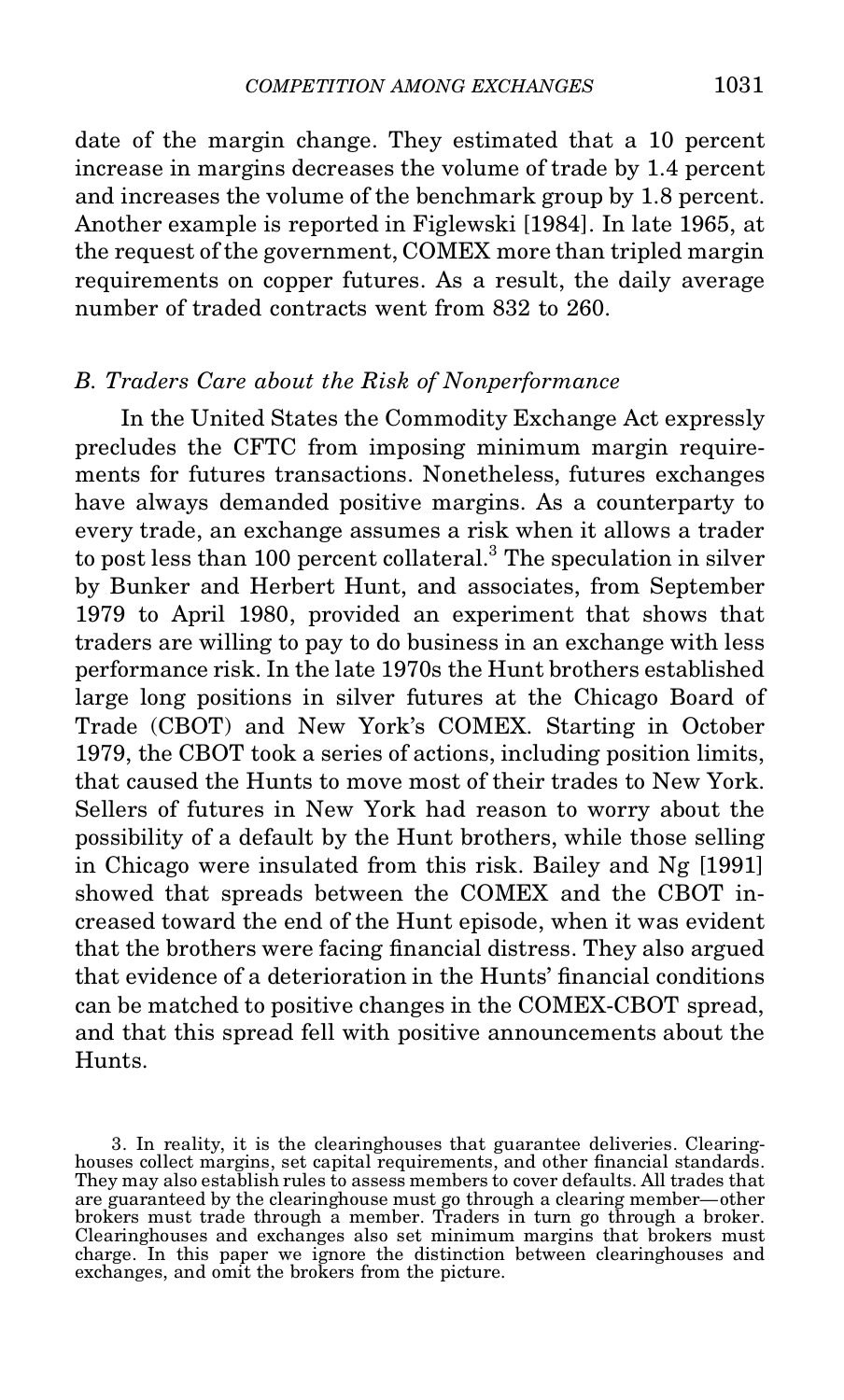## *C. Exchanges Compete on Contractual Guarantees*

Competition among financial intermediaries involves many dimensions of product differentiation. In some cases exchanges introduce nearly identical instruments. Two examples are the one-month Deutschmark futures contracts which started trading on both Frankfurt's DTB and London's LIFFE in late 1996, and the competition between Singapore's SIMEX and Osaka's OSE in the Nikkei futures. In other cases, exchanges create new contracts that they hope will better fit the needs of potential traders. To make the problem tractable, we concentrate on the guarantees demanded from traders to insure contract performance, even though, in reality, product differentiation occurs simultaneously along several dimensions, only one of which is these guarantees. Exchanges use several devices to guarantee contract performance, including marking to market, trading limits, and capital requirements. However, in this paper we use margin requirements as a proxy for all of these instruments.

The most notorious recent case of competition among exchanges produced the demise of Barings PLC, the oldest merchant bank in Great Britain. In the fall of 1988, the Osaka Stock Exchange (OSE) launched a Nikkei 225 futures contract which mimicked a contract that the Singapore International Money Exchange (SIMEX) had been trading for two years. Trading quickly moved to Japan, and by the end of 1990, the OSE had a market share that exceeded 90 percent. From January 1990 until August 1993, the OSE increased margins on four occasions, while the SIMEX decreased margins five times and increased margins twice. Ito and Lin [1996] documented that each margin increase led to lost volume in favor of the competing exchange. In December of 1993 margin requirements in the SIMEX were 15 percent of a contract's face value, versus 30 percent in Japan, and SIMEX had regained 30 percent of the Nikkei contracts. Among those moving their business to Singapore was Barings. Nicholas Leeson, who was simultaneously Barings' proprietary trader and head of settlements in Singapore, accumulated large losses in futures and on options on futures on the Nikkei index, and hid these losses from the London office. Like most futures exchanges, SIMEX had a policy of limiting "speculative" positions to prevent large losses, but Barings had assured the Singapore exchange that their position was hedged by an opposite position in Osaka. Nonetheless, SIMEX failed to take measures to verify Barings'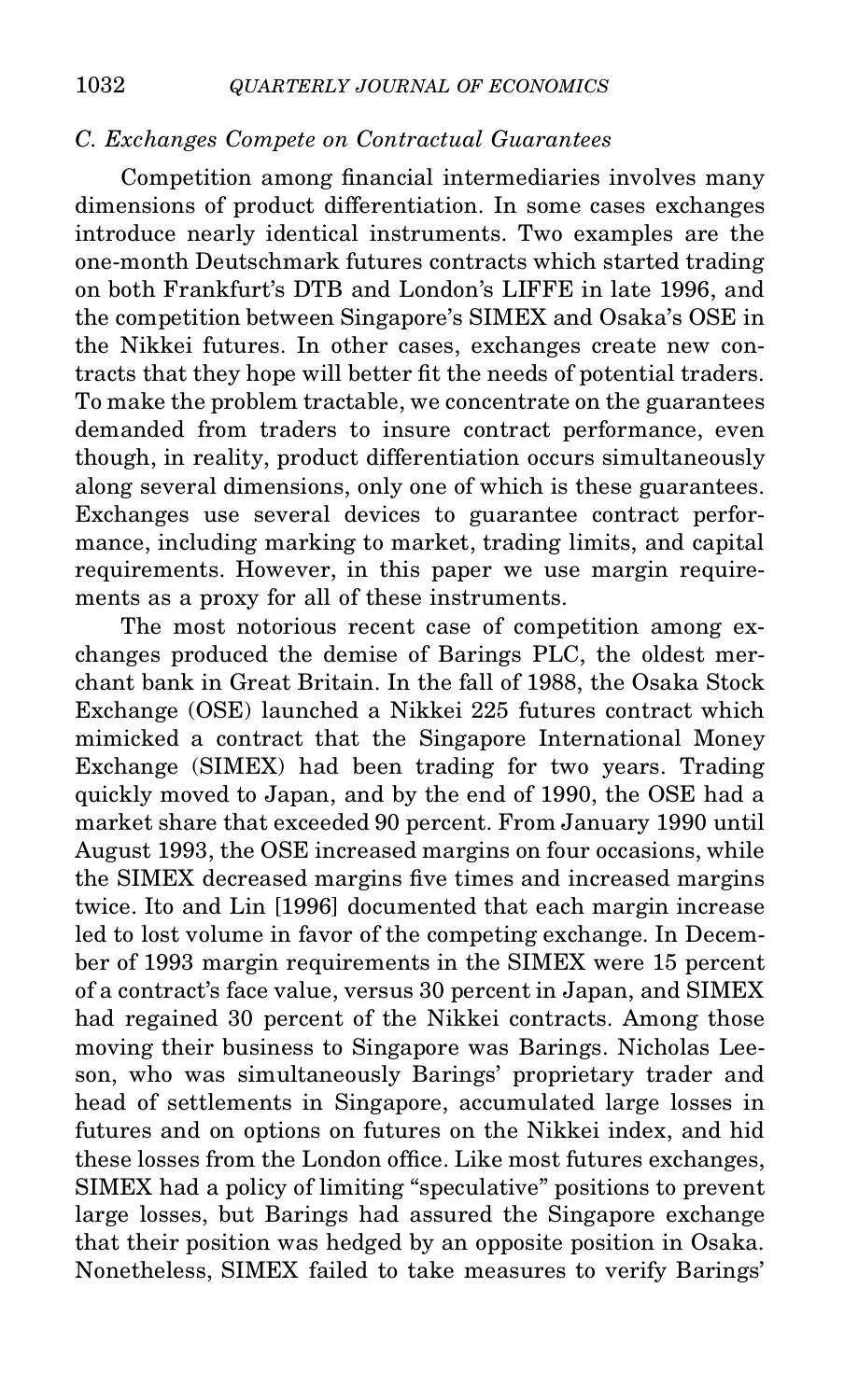position at the OSE, as it would normally do. Gerard Pfaudwadel, chairman of MATIF, the French futures exchange, said that, "It's clear that a big part of the problem with Barings was due to the battle for new business between Singapore and Osaka . . . exchanges shouldn't compete by reducing the amount of security they require, because as soon as they do, it increases the risk for everyone involved."<sup>4</sup>

In some instances, competition among exchanges is actually competition among regulators. Commenting on the competition between the Singapore and Hong Kong exchanges, *Euromoney* [February, 1997] wrote: " . . . The regulators in Hong Kong and Singapore . . . want to ensure standards high enough to attract mainstream international investors and yet to encourage less sophisticated regional players too .... The joint distinction of Hong Kong and Singapore is that they are tier one, or nearly tier one, regimes. To maintain that distinction they must not be tempted into a race for regulatory leniency." This remark also illustrates that exchanges must bear in mind distinct potential clienteles when choosing contractual guarantees. In our model, we consider two sets of agents, distinguished by their "credit quality." Exchanges take into account the impact of collateral requirements on the demand by each of these qualities, for the exchange's products.

# *D. Intermediaries' Assessment of Counterparty Risk Is Imperfect*

An important aspect of our model is that we do not allow exchanges to use nonlinear prices. We assume that exchanges cannot price discriminate as a function of the size of trades because we believe that, in actual financial markets, intermediaries have difculties in assessing the total risk of counterparties. The Barings case, and the LTCM debacle that involved the overthe-counter market, illustrate this inability when traders are simultaneously dealing with several counterparties. However, there are also examples involving a single market. In 1977 the CFTC had a limit on positions in the soybean futures markets of three million bushels, approximately 5 percent of the annual U. S. soybean output. Nonetheless, Bunker and Herbert Hunt succeeded in acquiring a long position of 26.9 million bushels at the CBOT, using the name of family members. Among these, Houston Bunker Hunt, a nineteen-year old freshman, "borrowed" 2 million

<sup>4.</sup> Quoted by Suzanne McGee in *The Wall Street Journal,* March 17, 1995.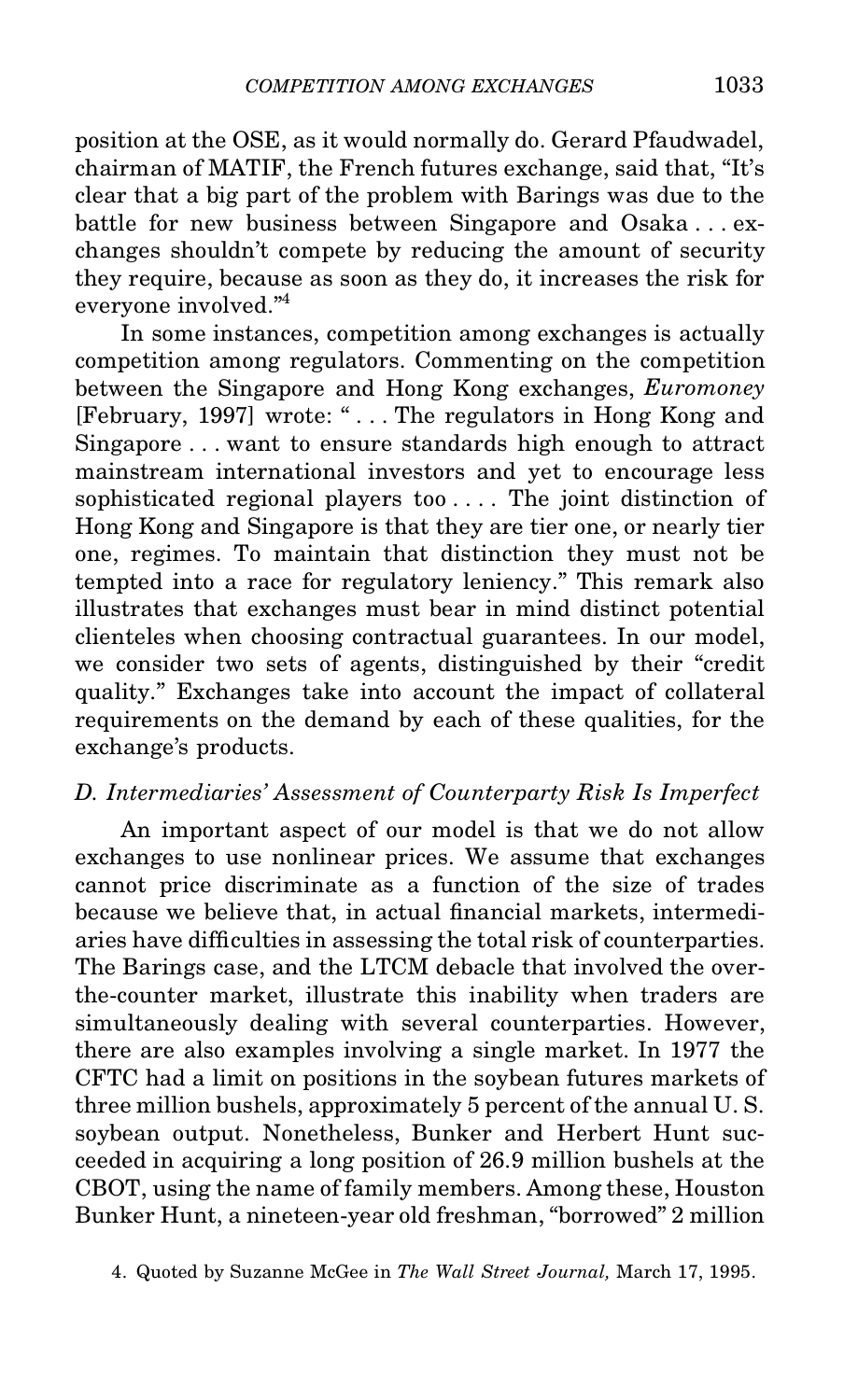dollars from his father to pay for the margins on a position of three million bushels that he bought by placing his orders from a public phone booth at the  $\Phi K$ *A* fraternity house at the University of Tulsa.<sup>5</sup> Pirrong [1996] relates a cruder incident at the CBOT, in which two traders sold thousands of T-bond future contracts and bought hundred of puts on these futures. They were eventually caught, but not before imposing severe losses on their clearing firm

## III. THE MODEL

## *A. Description of the Economy*

Consider an economy with two periods. In the first period only asset trading occurs; all endowment realizations and consumption take place in the second period. In this second period there are two equally probable observable states of the world,  $s_1$ and  $s_{2}.$  There are a large number of agents. In each state, exactly half of the agents receive an endowment of *x* units of the consumption good. The other half "typically" receives a larger endowment *y*. However, each of these agents has a small probability of receiving  $z \leq x$  instead of the larger endowment  $\gamma$ . The occurrence of this bad draw is private information and independent across agents. We call the probability of the bad draw, *z*, the "quality" of the agent. Formally, each agent is characterized by membership in a group  $i \in \{1,2\}$ , and a quality  $\pi \in \{p,q\}$ . Within each group a fraction  $\alpha_\pi$  is of quality  $\pi.$  The table below describes the distribution of endowments of an agent of quality  $\pi \in \{p,q\}.$ 

| group | endowment in $s_1$                                       | endowment in $s_2$                                       |
|-------|----------------------------------------------------------|----------------------------------------------------------|
|       | $\boldsymbol{x}$                                         | y with probability $\pi$<br>z with probability $1 - \pi$ |
|       | y with probability $\pi$<br>z with probability $1 - \pi$ | $\boldsymbol{x}$                                         |

Since each group is the mirror image of the other, aggregate endowment is constant. Agents maximize the expected utility of consumption, and have a common utility function  $u(\cdot)$  with  $u''$  <

5. See Fay [1982]. The episode did not cost the brothers much. The Hunts settled out of court in 1981, paying \$500,000 and agreeing to stay out of soybean futures for two years.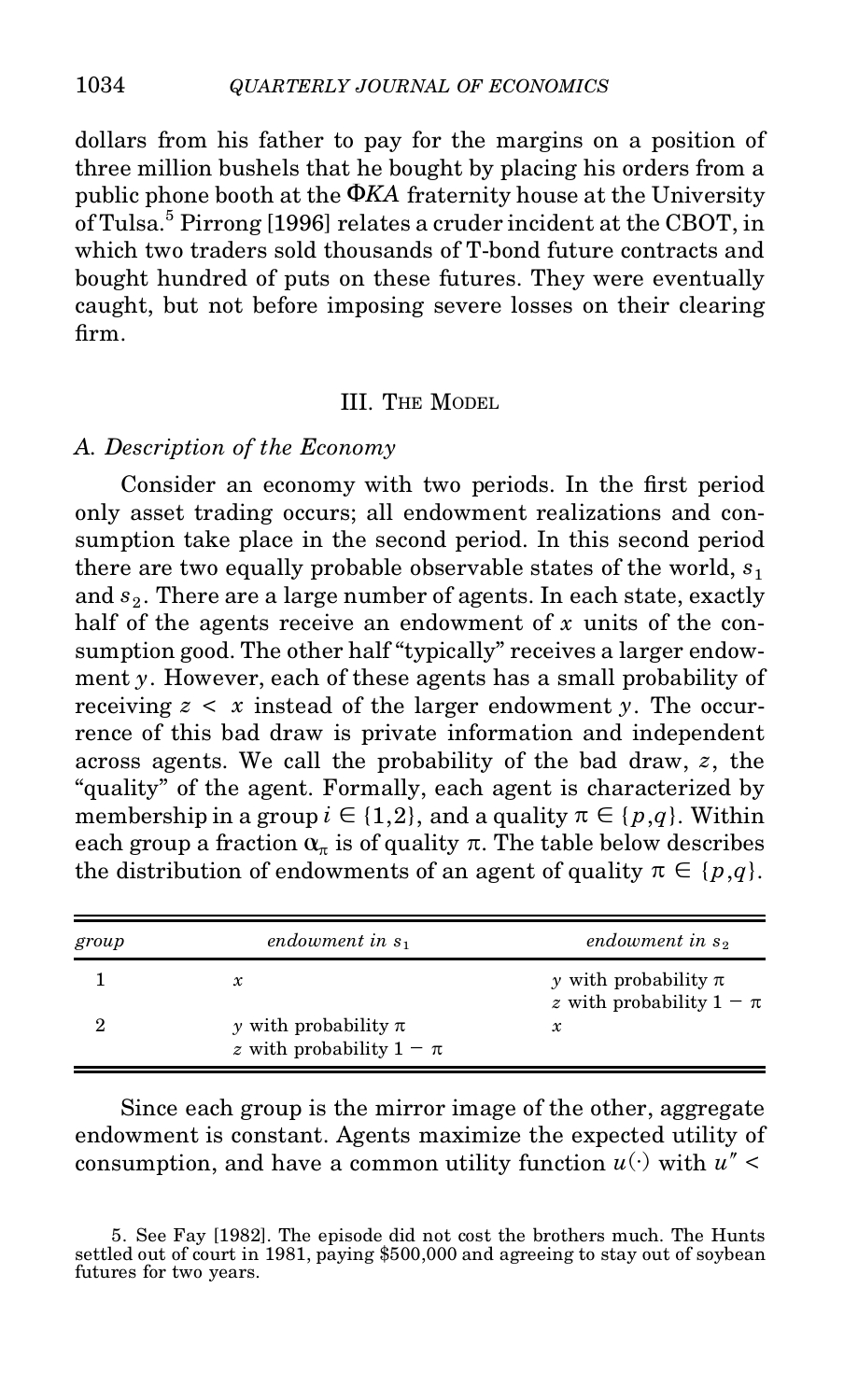0, and  $u'(0) = \infty$ . Since we want to introduce the possibility of default, we fix parameters so that, in equilibrium, an agent would buy assets that transfer consumption to the state where they receive the certain endowment *x*. That is, we assume

## ASSUMPTION 1.  $u'(x) > (1 - \pi)u'(z) + \pi u'(y)$ .

Notice that this assumption is only plausible if  $\pi$  is close to 1. For definiteness we assume that  $p > q$ , and this means that the "unlucky" draw  $(z)$  is relatively more likely for quality *q* agents. We refer to agents of quality  $p(q)$  as high (low) quality agents. Each agent knows his own quality.

Exchanges compete for customers by issuing contracts.<sup>6</sup> Since first-period endowments are zero, exchanges are limited to issuing forwards. To focus on the ability of the marketed contracts to spread risks among investors, we assume that exchanges must break even in each state of the world.<sup>7</sup> In this paper we assume that investors are precluded from participating in more than one exchange. In addition, we identify each contract with an exchange.<sup>8</sup> Each exchange incurs a fixed cost  $\sigma \ge 0$ .

We concentrate our analysis on contracts that treat groups (but not qualities) symmetrically. The forward is normalized so that the party that is long must deliver one unit of the consumption good in state  $s_2$ . Agents may potentially default. To finance the costs of operation and defaults, the exchange pays less than one unit for each unit of the claim; it delivers to an agent that is long one unit of the contract,  $K < 1$  units of the good in state  $s_1$ . The exchange is also allowed to require collateral from traders. When a trader deposits collateral *C*, this amount is taken from his second-period endowment and delivered to the exchange with probability one to satisfy any claims the exchange has on the

6. We model exchanges as competitive firms, even though until recently many exchanges were organized as "mutual nonprofit organizations." Here "mu-<br>tual" refers to the fact that the financial intermediaries who trade in the exchange also control it. The term "nonprofit" should not be equated to "charitable." Presumably the objective function of these exchanges was to maximize the surplus of its members, but there could be some divergence between this objective and profit maximization. We choose here to assume profit maximization directly because it avoids the explicit modeling of the member firms, and because there is a clear trend among exchanges to organize as for-profit firms.

7. We may assume that any agent can set up an exchange. Since each agent is an infinitesimal portion of the economy, he is not able to sustain finite losses, and this justifies the assumption that exchanges must break even in each state of the world.

8. Hahn [1978] discusses the role of this assumption in the Rothschild-Stiglitz model.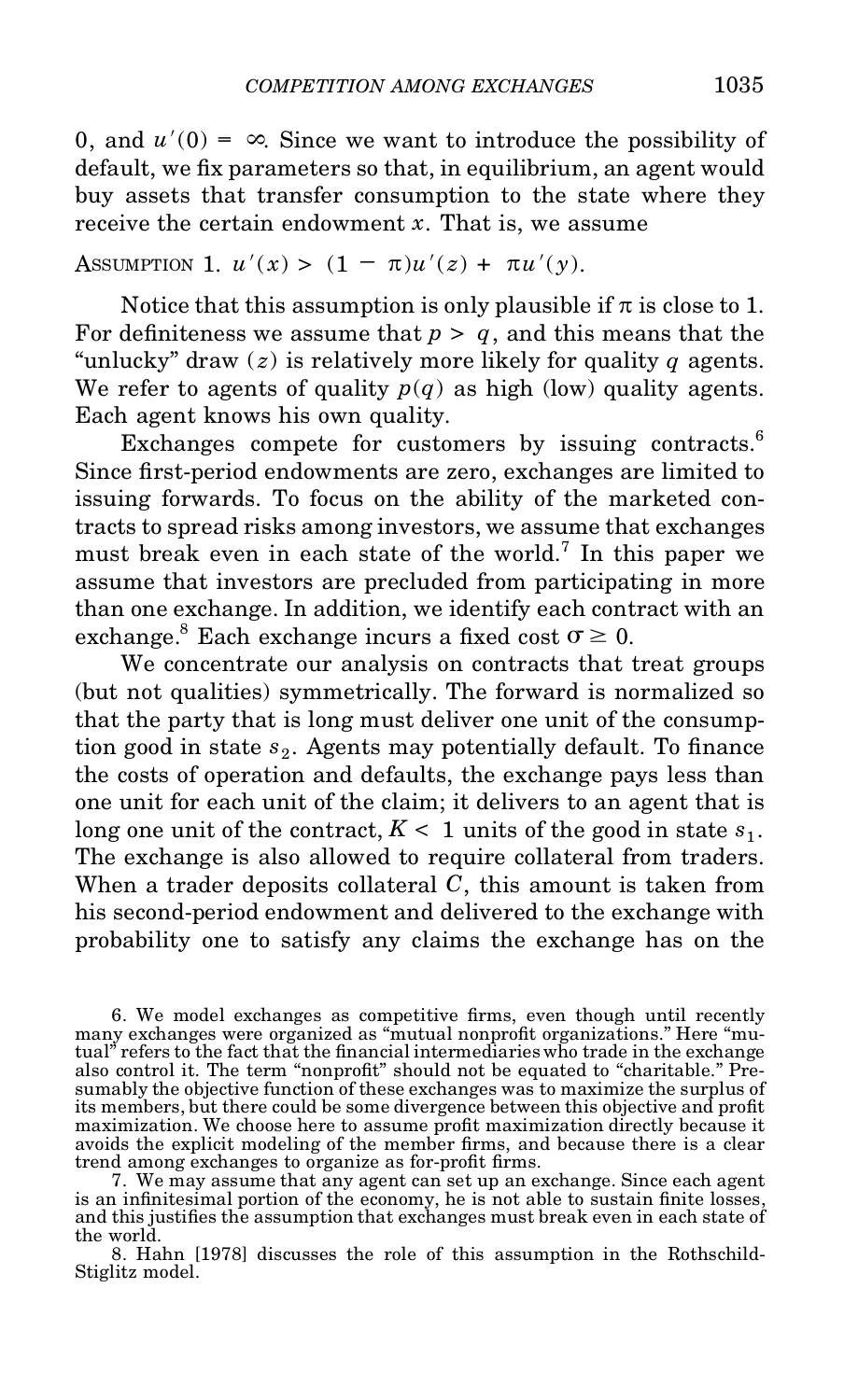agent. This requires that *C* does not exceed the minimum endowment that the trader receives in a state where he is required to deliver to the exchange. There is no cost of setting up collateral. Consistent with our search for a symmetric outcome, and to make the model robust to splitting and pooling orders, we assume that each exchange chooses a margin rate  $\Phi \geq 0$  and demands that a trader with a position of  $\theta$  contracts secures at least  $\Phi[\theta]$  as collateral. Investors are allowed to take any long or short position in the marketed asset. However, an agent's default triggers an examination of that agent's trades, and his positions are netted before settlement. Since  $K < 1$ , agents would never simultaneously take a long and a short position. The two assumptions we make that traders use a single exchange and that exchanges cannot price discriminate as a function of the size of positions—partially cancel each other. Still left in the model is a moral-hazard problem that, as we argued in Section II, affects financial intermediation, and it is valuable to examine the effect of the inability of exchanges to control the risk of their counterparties in this particularly simple case.<sup>9</sup>

Since we assume a large number of traders, the default risk that each trader represents is averaged out and an asset's quality is represented by the scalar *K*. Hence, in the model, there is no risk associated with trading in a particular exchange—an agent simply faces distinct terms of trade in different exchanges. One possible reinterpretation of the model that allows for differences in risk across exchanges is to assume that there are "risky" times in which the idiosyncratic risk (*z* instead of *y*) is present and "quiet" times in which this risk is absent. Agents have to choose an exchange, before it is known whether they are in a risky or quiet period. However, the portfolio of each agent is chosen after it is known whether the idiosyncratic risk is present. Exchanges that pay a lower  $K$  in risky times can be rightly regarded as riskier. For simplicity, we do not pursue this interpretation here.

As we already discussed, our assumptions guarantee that, in equilibrium, agents take positions that are out of the money in the state where they face a lottery. The presence of individual uninsurable shocks (receiving  $z$  instead of  $y$ ) makes it undesir-

<sup>9.</sup> In contrast, in Bisin and Guaitoli [1998] agents can simultaneously buy contracts from several insurance companies, and each insurer can monitor the position of an agent in their own contract. Bisin and Gottardi [1999] discuss existence of equilibrium, in a model where agents can purchase several different contracts and face linear prices.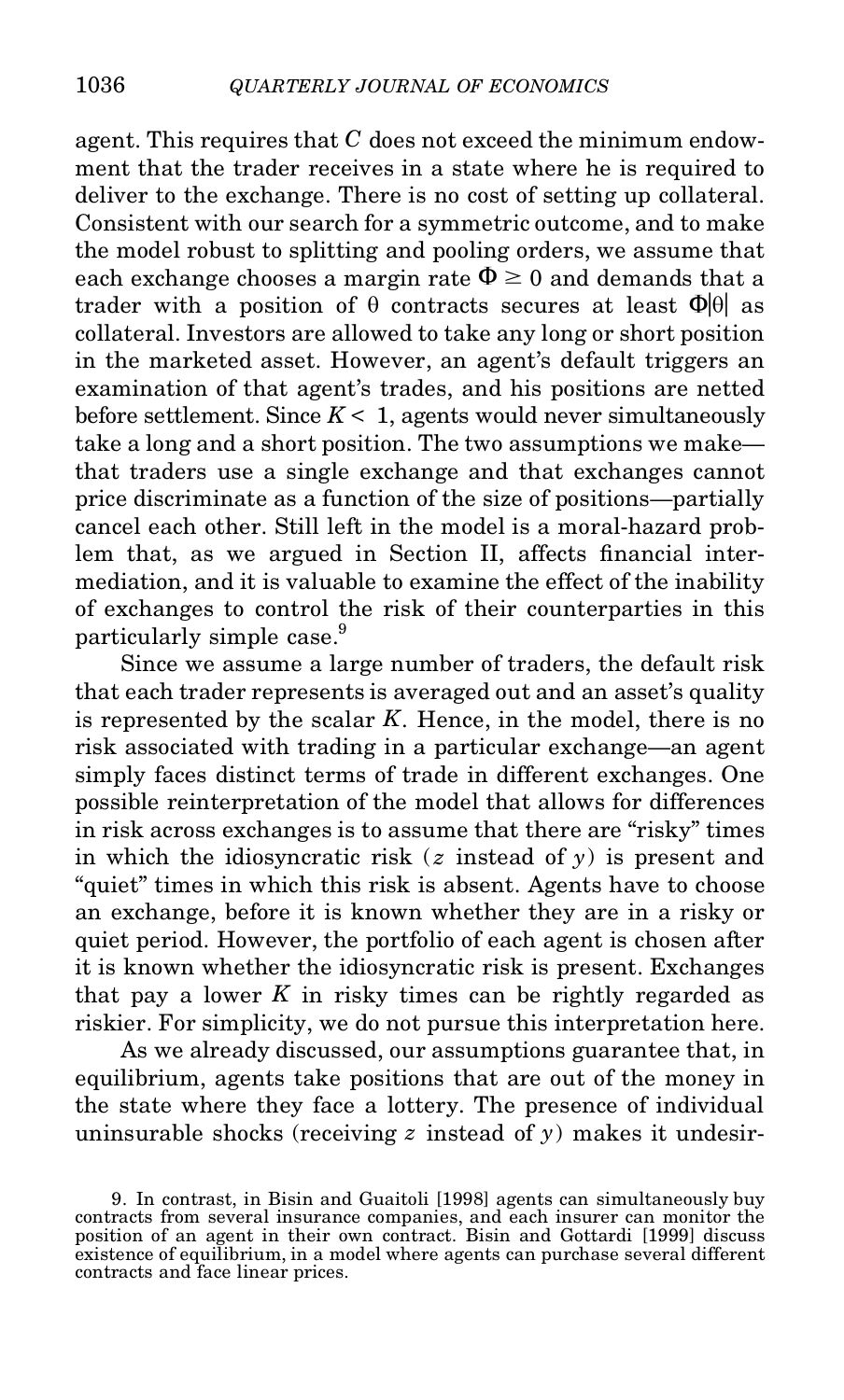able to require that agents deliver fully on their commitments, since in this case they would not be able to transfer much to the state where they receive the endowment *x*. Allowing for default is welfare improving. Default is essentially a method to make payoffs covary, albeit imperfectly, with the idiosyncratic shock. We find it particularly convenient to borrow the default technology of Shubik and Wilson [1977], which was also used by Diamond [1984] and Dubey, Geanakoplos, and Shubik [1996]. This amounts to introducing a penalty that is imposed directly on the utility of the individual and measured in utility units. If in period 2 an agent is committed to deliver an amount  $w \ge 0$  in the observed state, and delivers instead  $D \geq 0$ , he suffers a penalty,  $\lambda$  max ( $w$  – D,0), in utility units. That is, if an agent's deliveries meet his commitments, he suffers no penalties, otherwise the penalty is proportional to the amount that he fails to deliver. Notice that, in conformity with our earlier assumption concerning the robustness to the splitting and pooling of trades, penalties are linear functions of the amount an agent comes short.

The parameter  $\lambda$  should be understood as the economywide bankruptcy code, and exchanges cannot alter it. Since default is introduced to allow for some relief when *z* is obtained, it is natural to assume that  $u'(z) > \lambda$ . We will also assume that the penalty is not too small. More exactly, we assume

ASSUMPTION 2.  $u'(z) > \lambda > \pi u'(y) + (1 - \pi)u'(z)$ .

In addition, to eliminate one multiplier, we assume that *z* is sufficiently small, so that agents that obtain  $\gamma$  will always deliver in excess of collateral.

ASSUMPTION 3.  $u'(\gamma - z) < \lambda$ .

We are ready now to describe the investor's problem. Suppose that the default penalty parameter is  $\lambda$ , and that the agent is trading in an exchange that demands collateral of  $\Phi$  (per unit) and pays in the money contracts  $K$  (per unit). An agent who trades in this exchange has to decide how many contracts to buy and how many units to deliver when he is out of the money. In the Appendix we write down the decision problem of the agent precisely and show that the agent's maximization problem has a unique solution. Furthermore, the symmetry present in our model guarantees that the position chosen by an agent of group 2 is exactly equal to the negative of the position taken by an agent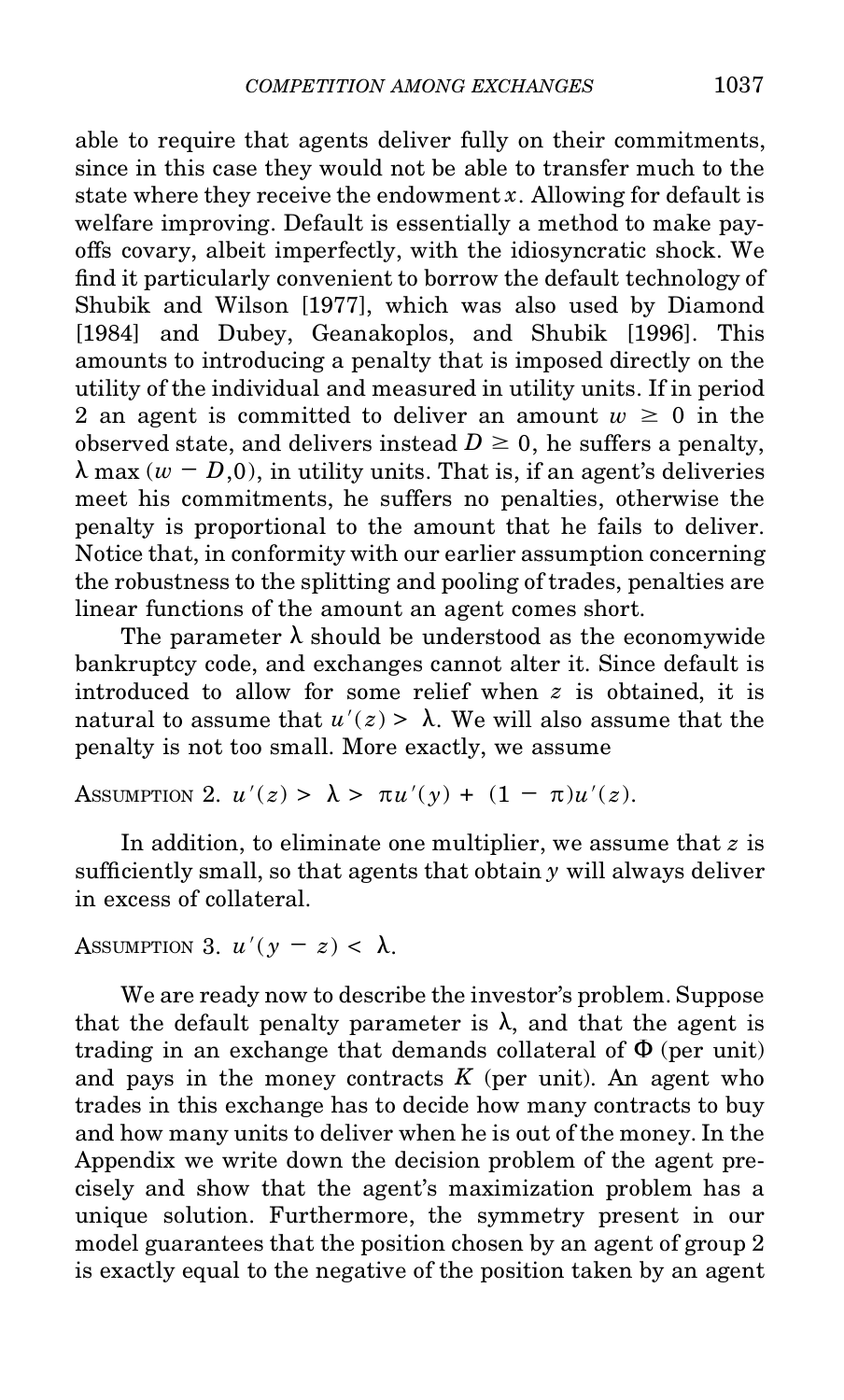of group 1. Lemma 1 in the Appendix confirms that group  $1$ agents take long positions in the forward contract.

Each agent also has to decide how much to deliver. Since  $u'(z) > \lambda$ , an agent who receives *z* will make no deliveries in excess of collateral. When endowed with *y*, the investor will equate the marginal utility of consumption to the marginal penalty,  $\lambda$ . Let  $\theta^*$  solve  $u'(y - \theta^*) = \lambda$ . A group 1 agent who is long  $\theta_{\pi}$  contracts, and receives endowment *y*, will fully deliver if  $\theta_{\pi} \leq$  $\theta^*$ . Otherwise, he will deliver  $D = \max{\lbrace \theta^*, \Phi \theta_\pi \rbrace} = \theta^*$ , since  $\Phi \theta_\pi < \theta$ *z*, and from Assumption 3,  $z \leq \theta^*$ . The delivery decision depends on the investor's quality only through the position. Hence, given the parameters  $\lambda$ ,  $\Phi$ , and *K*, a solution to the optimization problem faced by an agent of group 1 and quality  $\pi$  can be parameterized by two positive numbers  $(\theta_\pi, D_\pi)$ . The first element is the position he takes, and the second the amount he chooses to deliver when his endowment realization is *y*.

In the Appendix we show that the first-order conditions for the agents problem define a function  $\theta_{\pi}(\Phi,K)$  that is smooth except perhaps for the (measure zero) set of values of the parameters for which  $\theta_{\pi} = \theta^*$ .

### *B. Equilibrium*

In view of the results in the previous subsection, it suffices to make reference to group 1 agents when discussing equilibria. Write  $V_{\pi}(\Phi, K)$  for the expected utility achieved by group 1 agents of quality  $\pi$  trading in an exchange that demands collateral of  $\Phi$ (per unit) and pays in the money contracts  $K$  (per unit). Since we assume that the parameter  $\lambda$  is fixed, we do not make any explicit reference to  $\lambda$  in the definition of *V* or in the other quantities that follow. We will concentrate on either pooling or separating equilibria. There is no loss in generality in assuming that all agents of a given quality trade in the same exchange. Hence, in a pooling equilibrium there will be a single exchange, while in a separating equilibrium there will be two exchanges.

If  $(\theta_\pi,D_\pi)$  solves the maximization problem for group 1 when facing the contract  $(\Phi,K)$ , we write

$$
(1) \qquad \Pi_{\pi}(\Phi,K) \equiv \frac{1}{2} \alpha_{\pi}[\pi D_{\pi} + (1-\pi)\Phi_{\pi}\theta_{\pi} - K\theta_{\pi}] - \sigma,
$$

for the per capita profit generated by a contract  $(\Phi, K)$ , if it attracts all agents of quality  $\pi$  and no agents of the other quality. We will also write  $\Pi_{p,q}(\Phi,K) = \Pi_p(\Phi,K) + \Pi_q(\Phi,K) + \sigma$  for the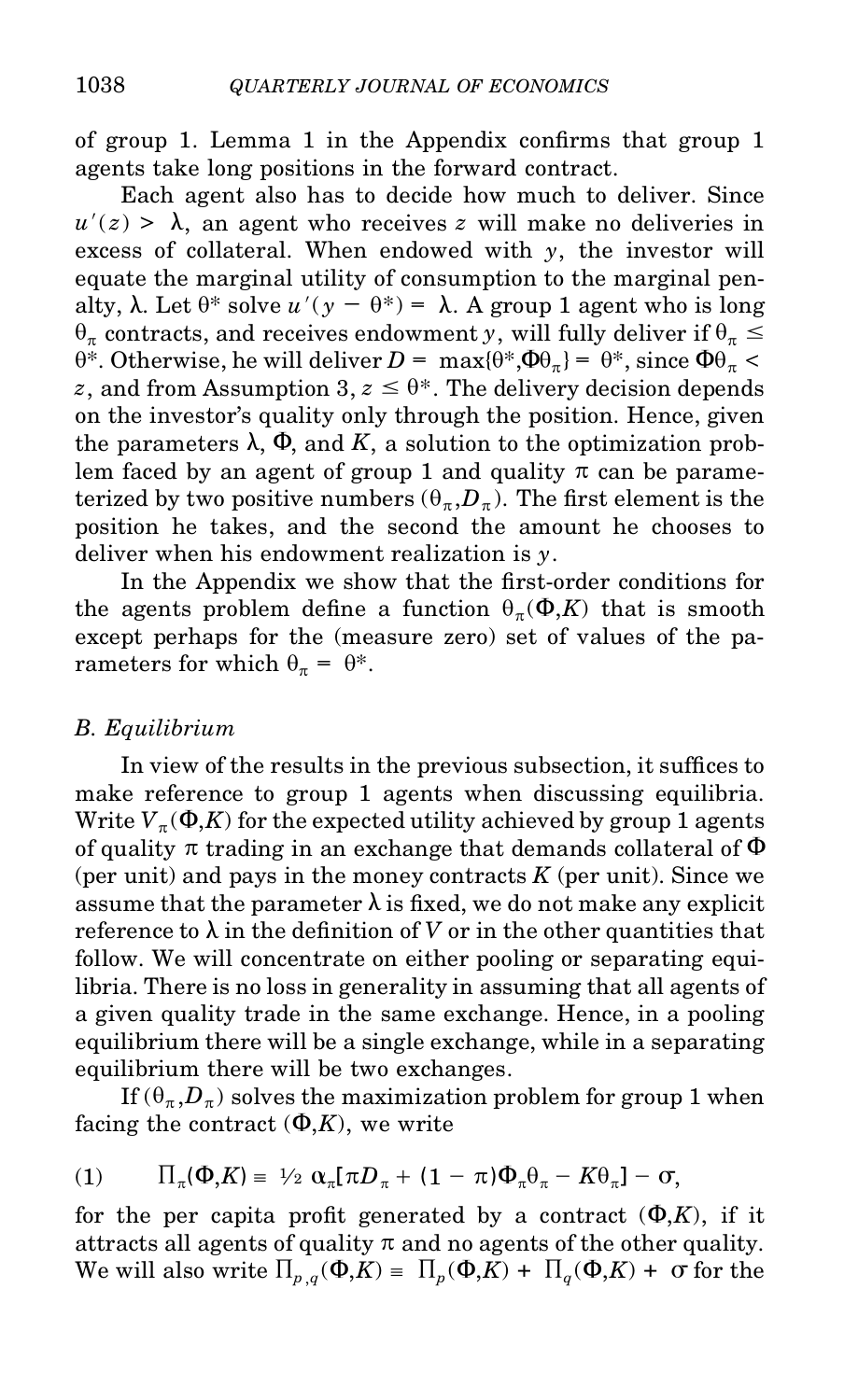profit generated by a contract  $(\Phi,K)$ , if it attracts all agents of both qualities.

A poo ling equilibrium is

- (a) a contract  $(\Phi, K)$  such that  $\Pi_{p,q}(\Phi, K) \geq 0$ ;
- (b) there is no other contract  $(\Phi', K')$  that when offered in addition to the contract  $(\Phi, K)$  makes positive profits.

(a) guarantees that, in state  $s_1$ , the sum of the fixed costs of the exchange plus the amount it delivers to the parties that are long the asset (group 1) does not exceed the amount delivered by the out-of-the-money positions (held by members of group 2). By symmetry we do not need to write the equivalent equation for state  $s_2$ . (b) reflects free entry. We also do not need to include market clearing among our equilibrium conditions because group 2 always takes the negative of the position taken by group 1.

A separating equilibrium, when qualities are observable, is

- (a) for each  $\pi \in \{p,q\}$  a contract  $(\Phi_{\pi}, K_{\pi})$  such that  $\Pi_{\pi}(\Phi_{\pi}, K_{\pi}) \geq 0;$
- (b) there is no other contract  $(\Phi', K')$  that when offered in addition to the contracts  $(\pmb{\Phi}_\pi,K_\pi)_{\pi \in \{p,q\}}$  makes positive profits.

When qualities are not observable, we must add to the definition of a separating equilibrium:

(c) For each  $\pi \in \{p,q\}$ ,  $V_{\pi}(\Phi_{\pi}, K_{\pi}) \geq V_{\pi}(\Phi_{\pi'}, K_{\pi'})$  for any  $\pi' \neq \pi$ 

Condition (c) states that agents of each quality prefer the contract assigned to that quality to the other contract.

## IV. COMPETITION WITH COSTLESS EXCHANGES

In this section we study the equilibrium when  $\sigma = 0$ . In our setup, because agents can vary the size of their positions, the zero-profit combinations do not form a straight line as in the original Rothschild and Stiglitz [1976] model. Proposition 1 describes these zero-profit lines. Proposition 2 characterizes equilibria when qualities are observable. In this case, an exchange is created for each quality. Typically, but not always, the exchange that requires a higher collateral serves the high quality agents. We then discuss the optimality properties of this equilibrium and compare the equilibrium allocation with the monopoly outcome.

The remainder of the section deals with the case in which an agent's quality is private information. When an equilibrium exists, we show that, unlike the Rothschild-Stiglitz model, the in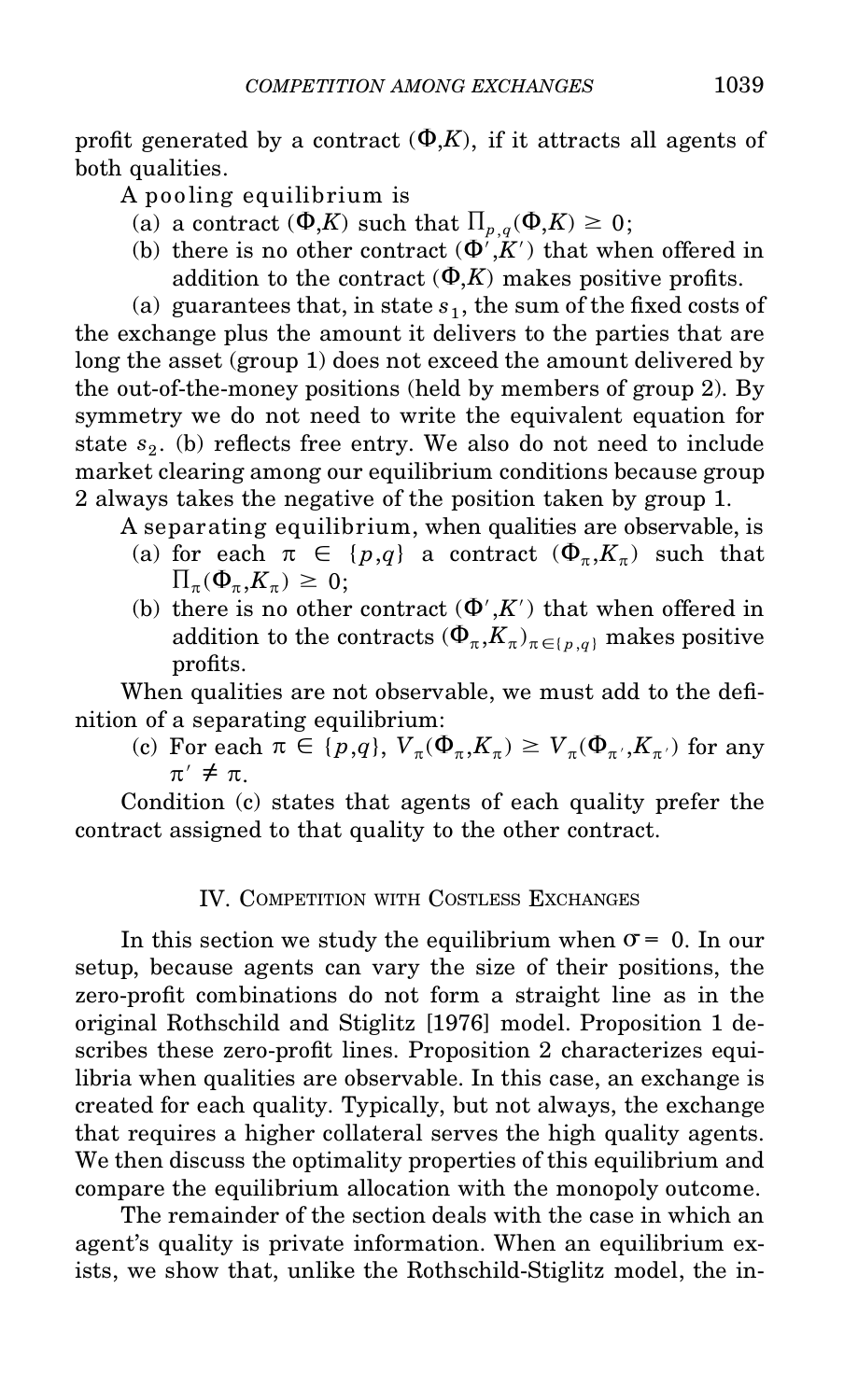1040 *QUARTERLY JOURNAL OF ECONOMICS*

centive constraints may bind for any of the two qualities and as a result the default rate may be higher, lower, or exactly the same as in the case of observable qualities.

We will assume that collateral is expensive when compared with penalties. More precisely, Assumption 4 states that it never pays to extract collateral from the unlucky agents to distribute to the agents who receive  $x$ , even after accounting for the reduced penalties. This assumption is used to simplify proofs and to characterize in a more explicit manner the equilibrium when qualities are observable.

ASSUMPTION 4.  $u'(x) - [u'(z) - \lambda] \leq 0$ .

The properties of equilibria will depend on the level of the exogenous penalties,  $\lambda$ . Suppose that  $\lambda^*_{\pi}$  and  $\theta^*_{\pi}$  solve the following system of equations:

(2) 
$$
\pi u'(x + \theta_{\pi}^* \pi) = u'(y - \theta_{\pi}^*),
$$

(3) 
$$
\lambda_{\pi}^* = u'(y - \theta_{\pi}^*).
$$

That is,  $\lambda_{\pi}^{*}$  is the minimum level of penalties such that, when there are no collateral requirements and exchanges set  $K = \pi$ , agents of quality  $\pi$  take a position  $\theta^*_{\pi}$  which leads them to fully deliver, when they obtain the high endowment *y*. Since there is no collateral posted, agents deliver nothing if they obtain *z* and the realized default rate from quality  $\pi$  is exactly  $1 - \pi$ .

The next proposition describes the zero-profit lines for an exchange that only attracts agents of quality  $\pi$ .

PROPOSITION 1. (i) For any  $\Phi \in [0,1]$ , there exists exactly one  $K(\Phi,\pi) > 0$  such that  $\Pi_{\pi}(\Phi, K(\Phi,\pi)) = 0$  and  $\theta_{\pi} > 0$ . The function  $K$  is increasing in  $\Phi$ .

(ii) Suppose that  $\lambda \leq \lambda_{\pi}^*$  and  $\theta^*$  solves  $u'(y - \theta^*) = \lambda$ . Let  $[\Phi^*_\pi, K^*_\pi]$  be the unique solution to

(4) 
$$
u'(x + \theta^* K_{\pi}^* ) K_{\pi}^* - (1 - \pi) \Phi_{\pi}^* [u'(z - \theta^* \Phi_{\pi}^* ) - \lambda] - \lambda = 0
$$

(5) 
$$
K_{\pi}^{*} - (1 - \pi) \Phi_{\pi}^{*} - \pi = 0
$$

if a solution exists with  $0 \leq \Phi_{\pi}^* \leq 1$ . Otherwise set  $\Phi_{\pi}^* =$  $K_{\pi}^{*} = 1$ . Then,

$$
K(\Phi, \pi) < (1 - \pi)\Phi + \pi, \quad \text{for all } 0 \leq \Phi, \Phi < \Phi_{\pi}^* \\
K(\Phi, \pi) = (1 - \pi)\Phi + \pi, \quad \text{for all } \Phi \geq \Phi_{\pi}^*.
$$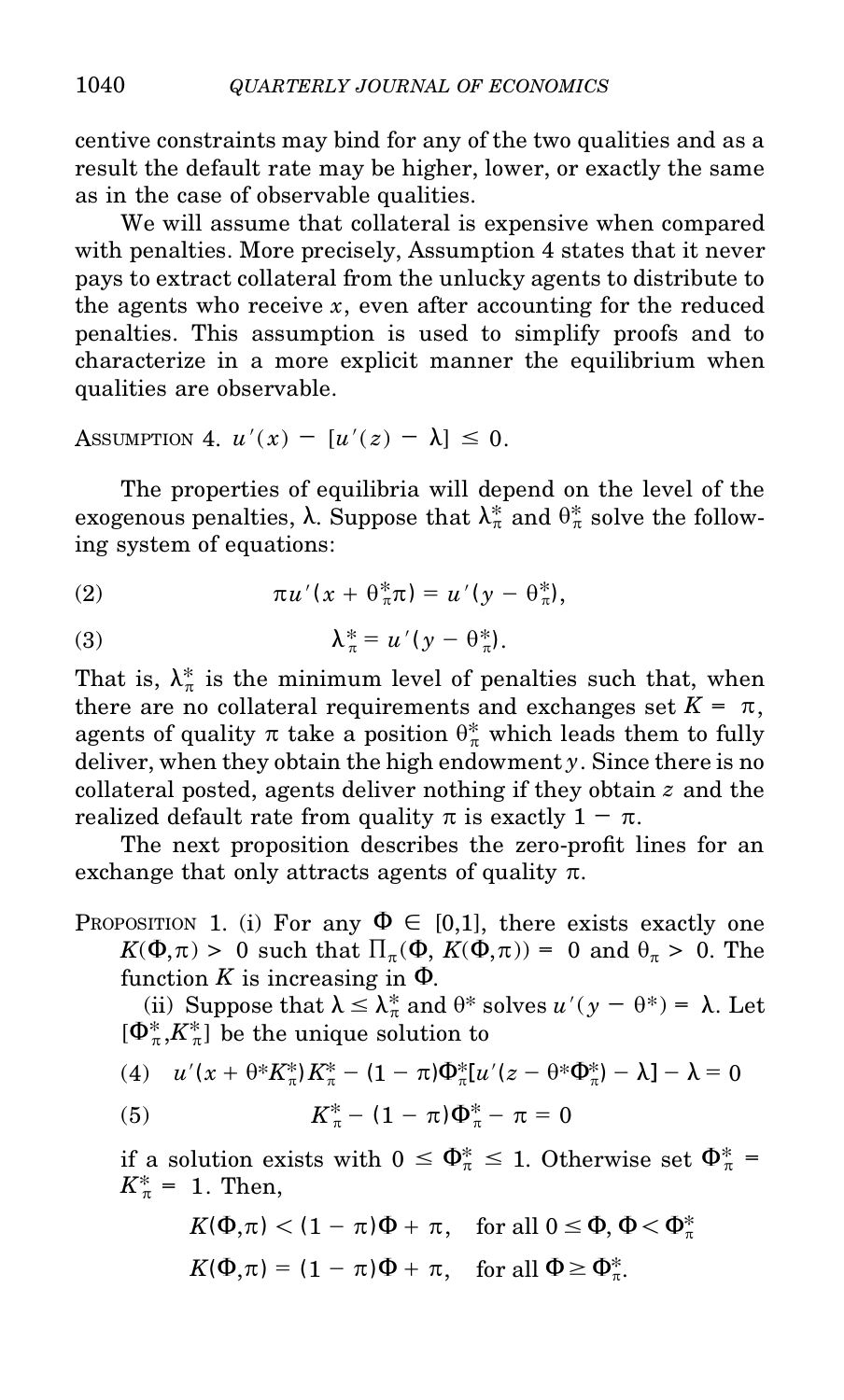Proposition 1 (i) establishes that for any collateral requirement there exists precisely one value of  $K = K(\Phi, \pi)$  such that if an exchange is the only one serving quality  $\pi$  and uses parameters  $(\Phi,K)$  then (a) agents of quality  $\pi$  take a nonzero position in that exchange, and (b) the exchange makes zero net revenue from the agents of quality  $\pi$ . Note that  $(1 - \pi)\Phi + \pi$  is the expected delivery rate of traders of quality  $\pi$ , conditional on full delivery by those who obtain *y* (and no deliveries above collateral for those that obtain *z*). Part (ii) states that there is a collateral level  $\Phi^*$ with the following property: for any  $\Phi$ , the corresponding zeroprofit  $K(\Phi,\pi)$  is less than this expected delivery rate if and only if  $\Phi \leq \Phi^*_\pi$ . The equations in part (ii) of the proposition also have a solution if  $\lambda > \lambda_{\pi}^*$ . However, in this case  $\Phi_{\pi}^* < 0$ . That is, exchanges could demand negative collateral and still obtain full delivery from those who obtain *y*. In this case, exogenous penalties are high enough, and collateral is not needed to guarantee delivery. In fact, exchanges could deliver a positive amount to agents who claimed to have received *z*. Since we want to stress the role of collateral, we assume

Assumption 5.  $\lambda \leq \lambda_{\pi}^{*}$ , for each  $\pi \in \{p,q\}.$ 

When qualities are observable, costless entry guarantees that, in equilibrium, each exchange attracts a single quality and the terms offered by the exchange maximizes the utility of that quality subject to the constraint that individuals can choose to default and suffer the penalties. If collateral is set above  $\Phi_{\pi}^*$ , lowering the collateral requirement by an infinitesimal amount would not lead to any defaults by agents that receive endowment *y*. The marginal gain in the expected utility of a group 1 agent would be

(6) 
$$
(1 - \pi)\theta[u'(z - \Phi\theta) - \lambda].
$$

On the other hand, to maintain profits constant, the exchange would have to lower deliveries proportionately. The marginal loss in expected utility for an agent of group 1, conditional on being long, would be  $(1 - \pi)\theta u'(x + \theta K)$ . Assumption 4 guarantees that this amount is smaller than the expression in (6). Hence, in equilibrium, the collateral charged by the exchange serving quality  $\pi$  cannot exceed  $\Phi^*_\pi.$ 

Increasing collateral requirements when  $\Phi < \Phi_{\pi}^*$  penalizes the traders who obtain endowment *z*, but allows exchanges to increase  $K$ . The increase in  $K$  is financed by two sources. The first, exactly as in the case where  $\Phi > \Phi_{\pi}^*$ , is the increase in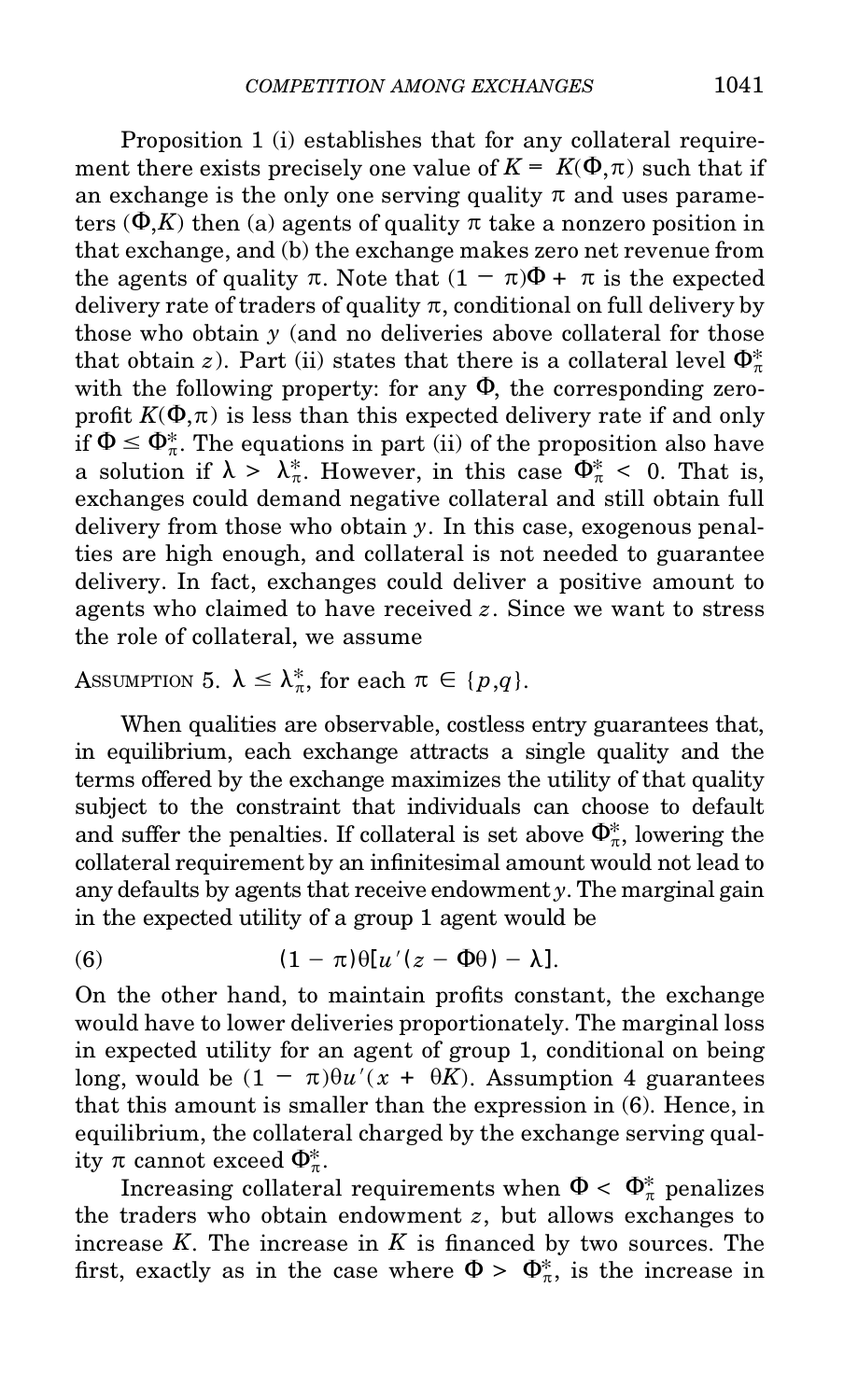deliveries from the agents who receive endowment *z*, and is proportional to  $1 - \pi$ . As we just argued above, Assumption 4 guarantees that this increase in collateral and deliveries has a negative net effect on expected utilities. Here, however, there is also a second source to finance the increase in  $K$ . To economize on collateral, agents respond by lowering the absolute value of their positions. When  $\Phi > \Phi_{\pi}^*$ , this has no effect on the share of each agent's obligations that is fulfilled. However, when  $\Phi < \Phi_{\pi}^*$ , lowering  $\theta$  reduces the default rate and allows exchanges, holding profits constant, to increase  $K$ . In the Appendix we show that, when  $\Phi<\Phi^*_\pi,$  the elasticity of the trading position  $\theta$  with respect to the collateral requirement  $\Phi$  is large enough to guarantee an increase in expected utility whenever collateral is raised. The next proposition formally states these results.

PROPOSITION 2. If qualities are observable, there exists a unique equilibrium. In this equilibrium there is one traded contract for each quality  $\pi \in \{p,q\},$   $[\Phi_\pi^*,$   $(1-\pi)\Phi_\pi^*+\pi]$ , and agents who obtain endowment *y* deliver fully.

In this equilibrium, if penalties are low, positive collateral is used as a substitute for penalties.<sup>10</sup> A social planner who could decide on the amount transferred to each player as a function of a message sent by the player concerning their endowment could do better. The social planner would typically make positive transfers to agents who claimed to have received *z*. However, if such a scheme were in place, individual agents would have an incentive to claim more than one "name," just as in any rationing scheme. In other words, to decentralize such an allocation would require placing limits on traders' positions, something our exchanges cannot do. $11$  Suppose that the central planner is restricted to linear schemes, and that he cannot avoid the imposition of penalties on traders who fail to deliver. A standard argument shows that the central planner would choose the competitive allocation described in Proposition 2. In this sense, the equilibrium under symmetric information is a constrained optimum. We also show, in the Appendix, that a monopolist would demand zero collateral. Hence the default rate that a monopolist would face from traders

<sup>10.</sup> Indeed, it is possible to prove that the equilibrium margin requirement  $\Phi_n^*$  is a decreasing function of the penalties in place. See Santos and Scheinkman [1998].

<sup>11.</sup> See the story on the Hunts' speculation on soybeans described in Section II above.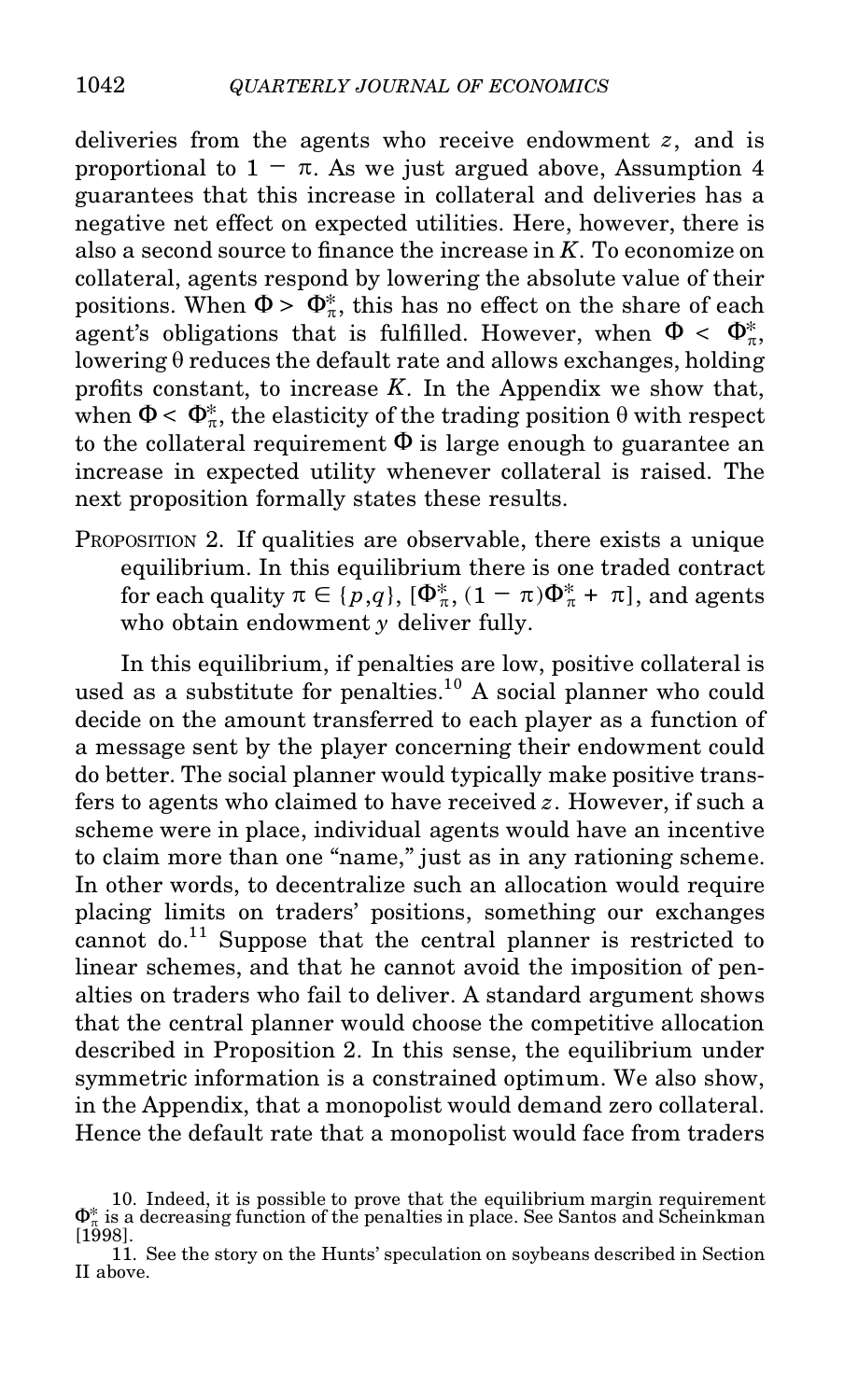

The *q* agents are indifferent between trading contract  $(0,q)$  and trading contract  $(\Phi_p^*, K_p^*)$ . The dashed line is the indifference curve of *q* agents.

of quality  $\pi$  is at least  $1 - \pi$ , while, in the competitive equilibrium, the default rate from traders of quality  $\pi$  is  $(1 - \pi)(1 \Phi^*_{\pi} \geq 1 - \pi$ .

We turn next to the case where an agent's quality is private information. In this case, the equilibrium constructed in Proposition 2 is not necessarily sustainable. In the example displayed in Figure I,  $\lambda = \lambda_q^* < \lambda_p^*$ . When qualities are observable, the  $q$ agents would trade the contract ( $\Phi_q^*, K_q^*$ ) = (0,*q*), whereas the *p* agents would trade the contract  $(\Phi_p^*, K_p^*)$ . Both qualities prefer the contract offered to the *p* agents. In this example the single crossing property holds. Since the net revenue contributed by agents is a continuous function of the contract terms,  $(\Phi,K)$ , when quality is not observable, any equilibrium must be separating. In such an equilibrium, the *q* agents must get at least as much utility as they would obtain in the equilibrium with observable qualities. Otherwise, an entrant would offer a contract close to  $(0,q)$ , attract all the *q* agents, and make a profit from the *q* agents. An application of the implicit function theorem shows that at zero collateral *p* agents deliver at a higher rate than *q* agents. Hence the entrant gains from any *p* agents the contract attracts. On the other hand, since  $(0,q)$  is the best separating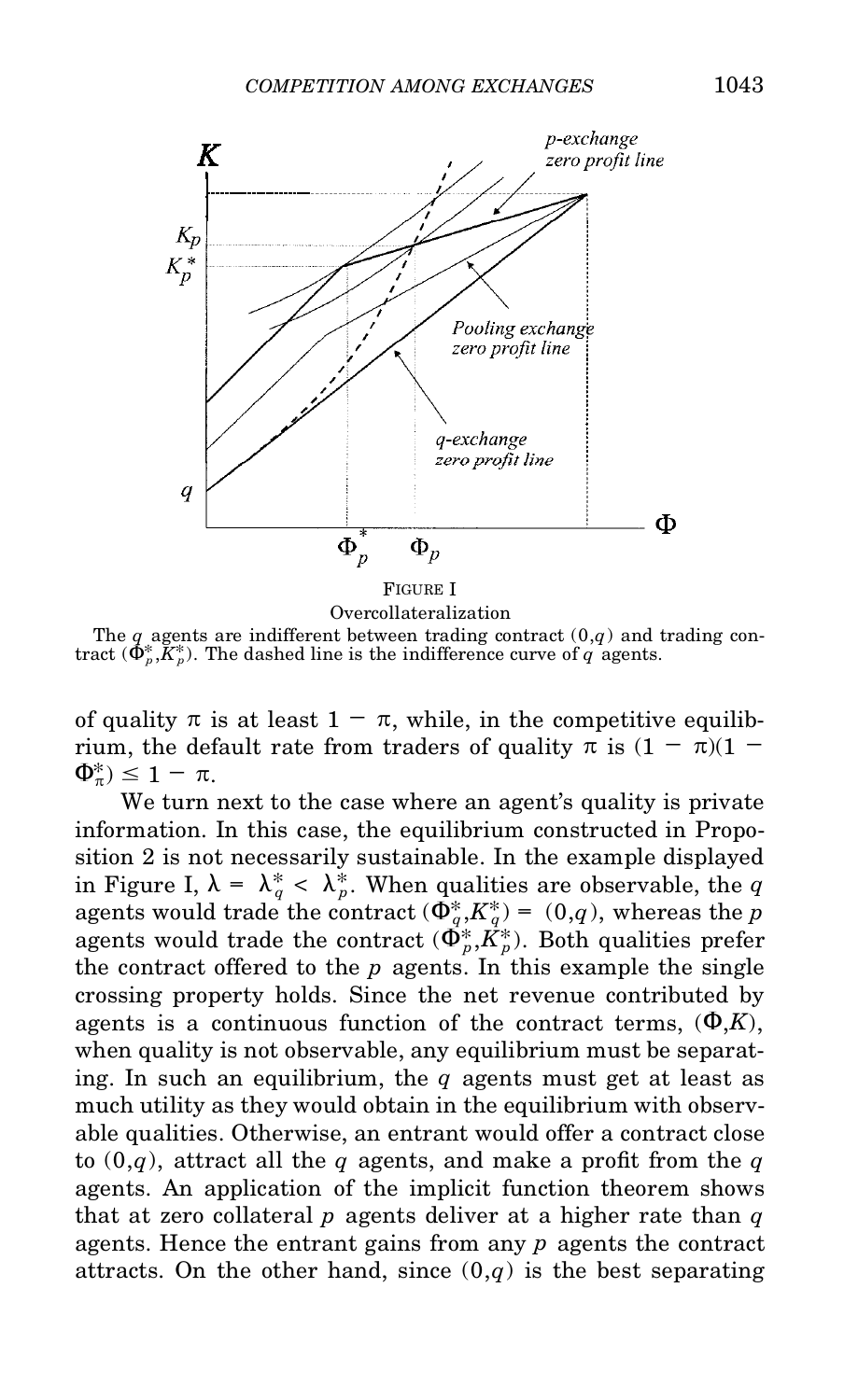contract for the *q* agents that breaks even, in equilibrium, the *q* agents cannot get more utility than in the case of observable qualities. To determine the contract offered to the  $p$  agents, first notice that the single-crossing property implies that, along any *q* indifference curve, the utility of the  $p$  agents increases with  $\Phi$ . Hence, if a separating equilibrium exists, the contract offered the *p* agents must be at the intersection of the *p* zero-profit line and the *q* agents' indifference curve that passes through  $(0,q)$ . Such a point  $(\Phi_p, K_p)$  must necessarily satisfy  $\Phi_p > \Phi_p^*$ ; i.e., the *p* exchange is "overcollateralized." In this equilibrium, collateral is being used as a screening device.<sup>12</sup>

Lemma 2 in the Appendix, establishes that the *p* quality agents take a larger position than the *q* quality agents in the preferred contract,  $(\Phi_p^*, K_p^*)$ . Hence a minimum contract size would serve to ameliorate the screening problem. Frequently, contract sizes in exchange are considerable, although this may simply reflect fixed costs of trading.

In the Rothschild-Stiglitz model, the high quality agents never prefer the allocation proposed to the low quality agents. The presence of moral hazard changes this outcome. In our model, when qualities are observable, it is possible that, in equilibrium, the *p* agents prefer the contract offered on the *q* exchange.<sup>13</sup> If the margin differential,  $\Phi_p^* - \Phi_q^*$ , is large enough, although the delivery rate in the *q* exchange is lower, the *p* agents may prefer to trade in that exchange because the lower margins would allow them to take a larger position. In this case, the equilibrium, when qualities cannot be observed, involves the *p* quality agents getting the same allocation as in the case where qualities are observable, and the *q* quality agents trading in an exchange with sufficiently low collateral (and consequently low delivery rate) to deter the *p* agents from trading. Here, since the *p* quality agents would take a large position in the *q* exchange, position limits can help solve the adverse selection problem.

In the next example we fix all parameters except for the penalty rate  $\lambda$  and examine the equilibria when an agent's quality is private information. We show that if  $\lambda$  is high enough, in equilibrium, the *q* agents get the same contract and *p* agents face a higher collateral than they would if quality was observable. On

<sup>12.</sup> Bester [1985, 1987] uses collateral as a screening device in a different context.

<sup>13.</sup> Results with a similar flavor can be found in Chassagnon and Chiappori [1997]. However, their model and ours cannot be nested.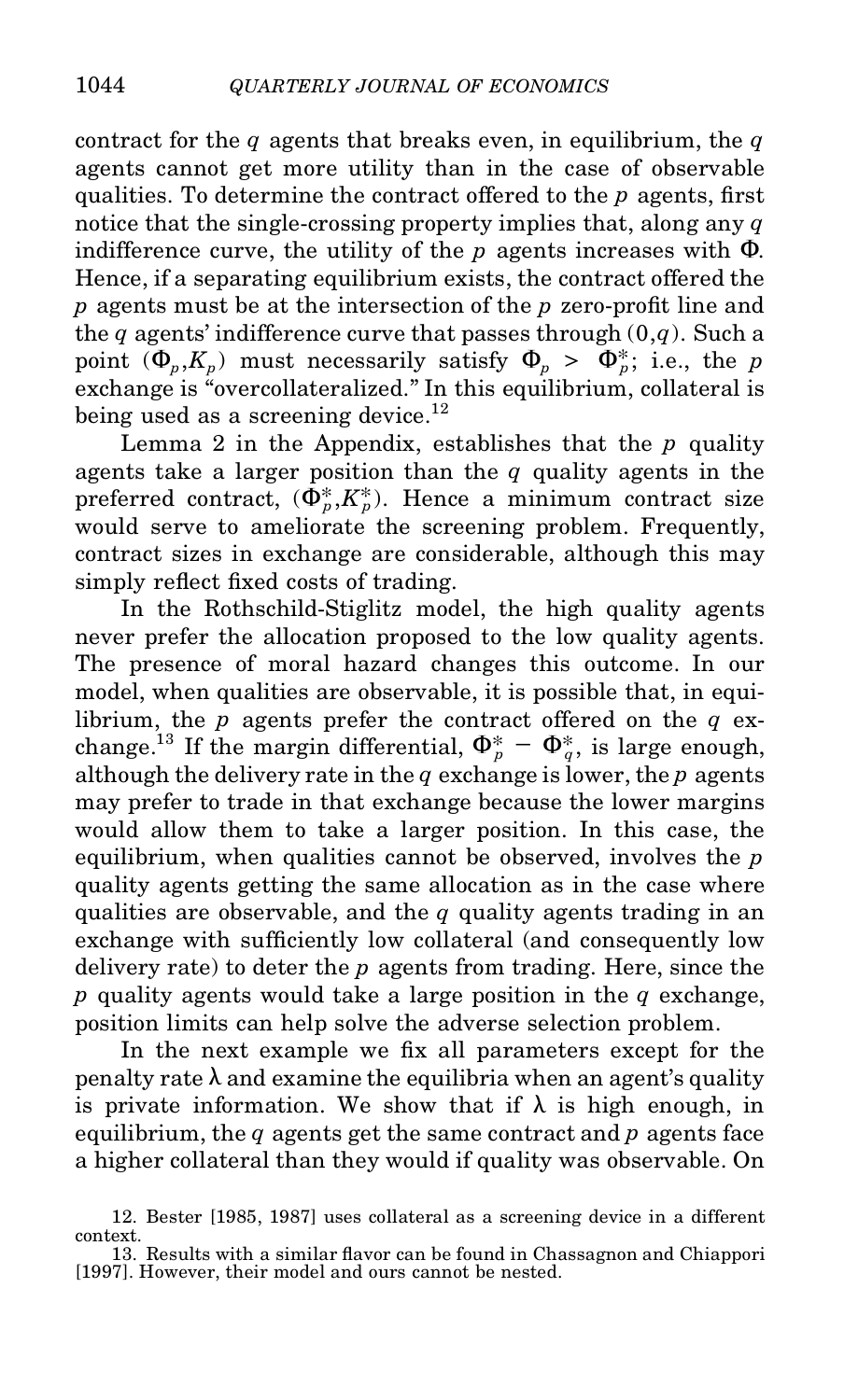

The plot shows the optimal collateral rate, under full information, as a function of the default penalty. There are three regions. In region *A* the full information equilibrium is not incentive compatible: agents of quality  $p$  would migrate to the *q* exchange if the full information contracts were offered. In region *B* the full information equilibrium is incentive compatible. In region *C* the full information equilibrium is again not incentive compatible, but now the  $q$  agents would migrate to the *p* exchange if the full information contracts were offered.

the other hand, if  $\lambda$  is low, we obtain "undercollateralization" the *p* agents face exactly the same contract as they would if quality was observable while the *q* agents trade in an exchange with a lower collateral than the collateral they deposit in the equilibrium with observable qualities. For intermediate penalty values the equilibrium with observable qualities is incentive compatible. Intuitively, when penalties are low, moral hazard is important, and when quality is observable, the collateral requirement that is imposed on agents of quality  $p$  ,  $\Phi_p^*$ , is much larger than the collateral imposed on the quality *q* agents,  $\Phi_q^*$ . Hence the *p* quality agents would prefer the exchange that serves the *q* quality. On the other hand, when penalties are high,  $\Phi_p^*$  is not much bigger than  $\Phi_q^*$ . Hence the  $q$  agents prefer to trade on the  $p$  exchange, to benefit from the higher delivery rate. For intermediate values the collateral requirements differential is enough to deter the *q* agents from migrating to the *p* exchange, but not high enough to encourage the *p* agents to move to the *q* exchange. Figure II shows these equilibrium margin requirements as a function of the penalty rates.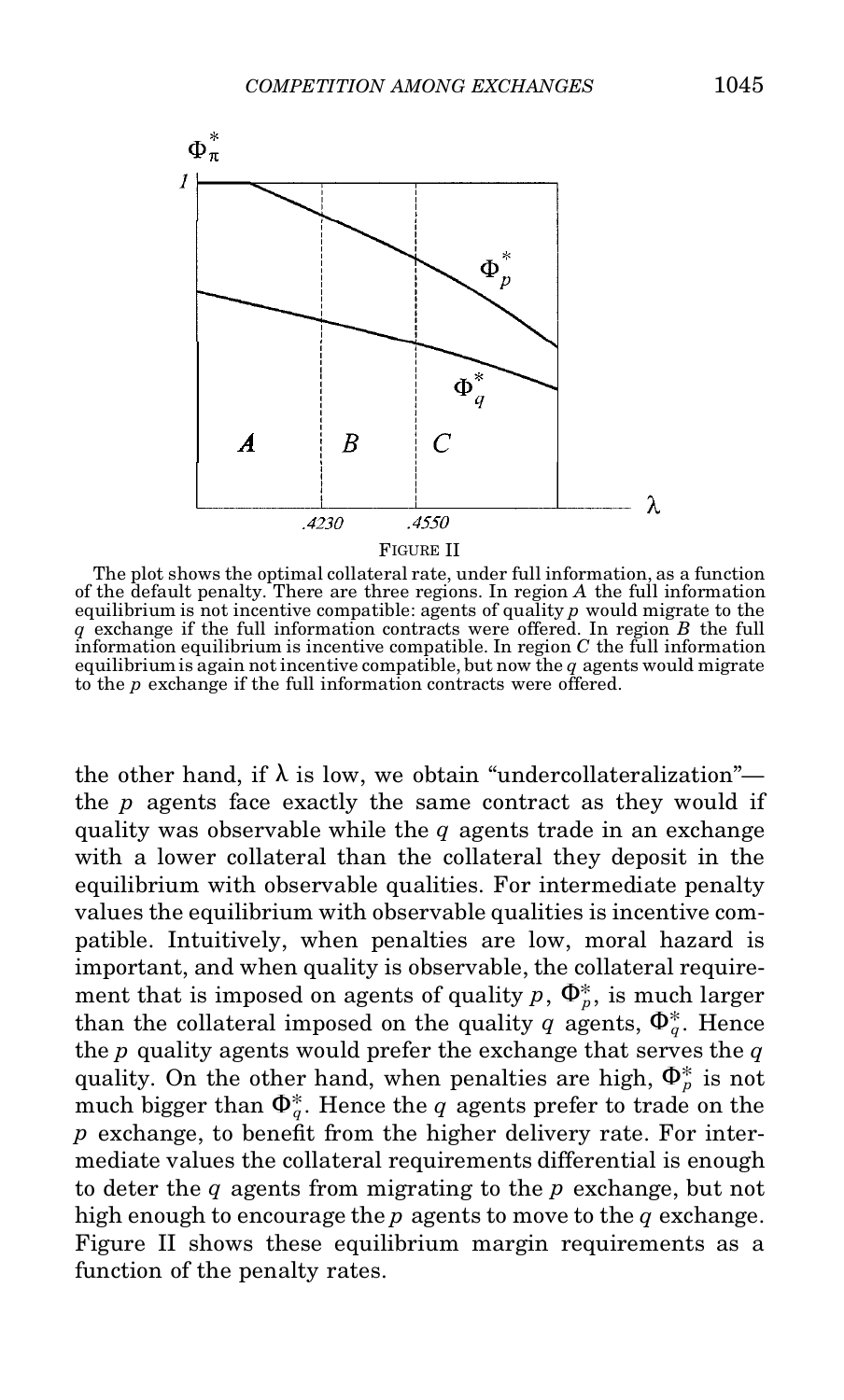*Example.* In this example  $u(c) = -c^{-1}$ , and endowments are  ${x,y,z} = {.75, 2.2, .625}$ . Each quality represents half of the population,  $p = .985$ , and  $q = .916$ . These values imply that  $\lambda_n^*$  = .4596 and  $\lambda_\sigma^*$  = .4588. In this example, there are no fixed costs; that is,  $\sigma = 0$ . Assumptions 1–5 are met provided that .4043 <  $\lambda \leq$  .4588. If the default penalty  $\lambda \geq$  .4550, the incentive compatibility constraint that is binding is that of the low quality agents, as in standard adverse selection models. On the other hand, if  $\lambda \in (0.4230, 0.4550)$ , the equilibrium when quality is observable is also an equilibrium for the private information case. Finally, if .4043 <  $\lambda \leq$  .4230, the incentive compatibility constraint of the high quality agent is the one that binds—the high quality agents prefer to trade in the low quality exchange.

To illustrate undercollateralization, we compute the equilibrium for  $\lambda$  = .4051. If quality is observable, the equilibrium contracts are  $(\Phi_p^*, K_p^*)$  = (.57,.9936) and  $(\Phi_q^*, K_q^*)$  = (.29,.94). The utility the  $p$  agents obtain in equilibrium is lower than the one they would obtain by migrating to the *q* exchange. The *p* agents would take a larger position in the *q* exchange than they would take in their own exchange  $(\theta_p(\Phi_q^*, K_q^*)$  = .774 and  $\theta_p(\Phi_p^*, K_p^*) = .6288$ .

Figure III shows the equilibrium when quality is private information. Since the single-crossing property holds, the equilibrium is necessarily separating. Compared with the case where quality is observable, the *q* agents face a lower collateral requirement ( $\Phi_q$  = .26) and consequently a lower delivery rate ( $K_q$  = .9013), while the contract that the *p* agents trade does not change.<sup>14</sup> This lower quality contract deters the  $p$  agents from migrating to the *q* exchange. This undercollateralization is typical when the moral-hazard problem is substantial; i.e., where low penalties require high collateral rates to deter traders from taking excessively large positions. In these cases the *q* agents, since they are more likely to obtain the low endowment *z*, are more affected by collateral requirements. As a consequence, when quality is observable, they face a much lower collateral requirement than that faced by the *p* agents.

<sup>14.</sup> This separating equilibrium would involve (partial) default by the *q* agents when they obtain endowment *y*. This is a consequence of the fact that we have only two possible endowments in the state where endowment is uncertain. If we had more than two possible endowments, the decrease in quality in the asymmetric information equilibrium would be associated with an increase in the fraction of endowments where default occurs.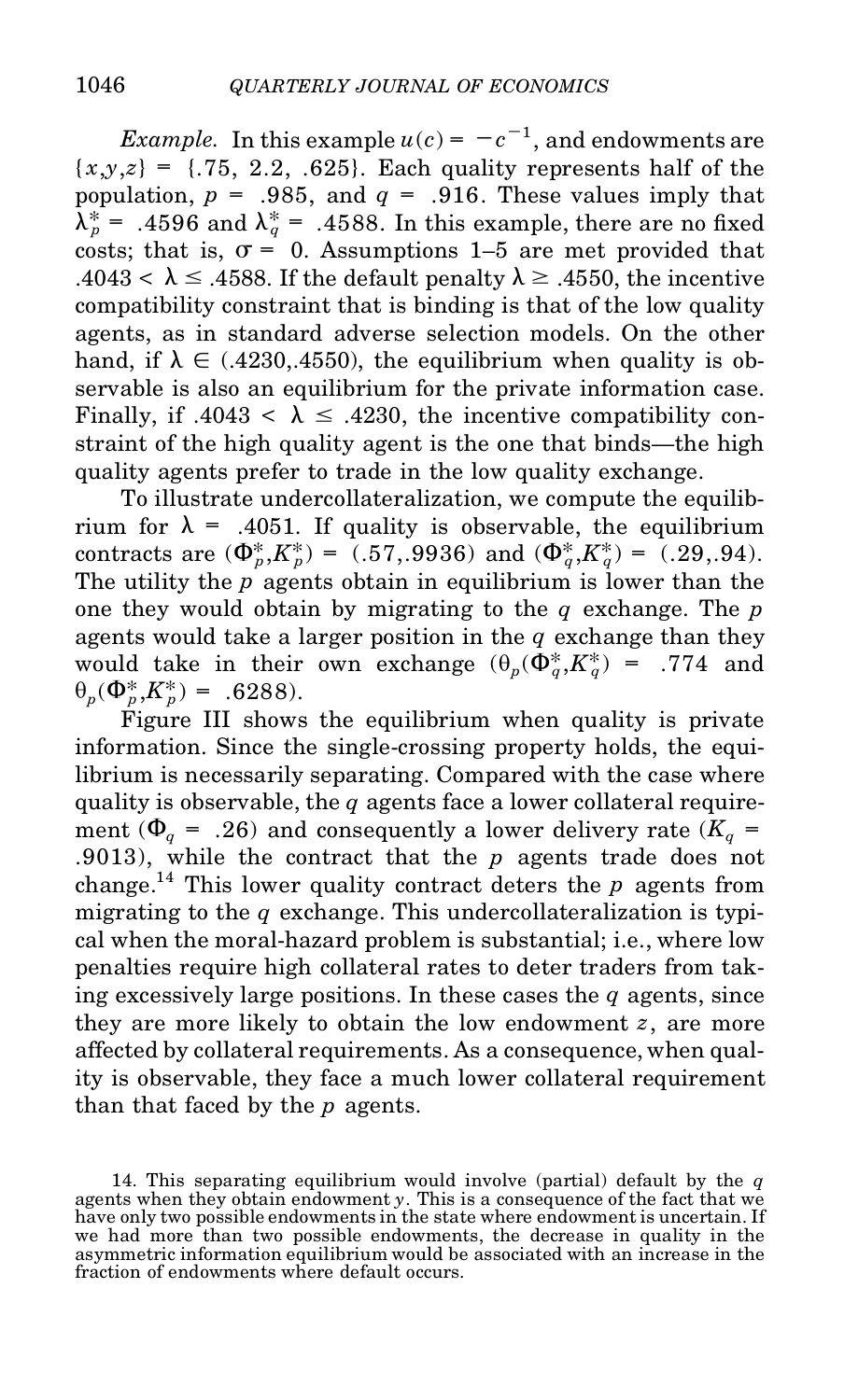

The zero profit lines cross several times. In equilibrium the *p* agents are indifferent between trading contract ( $\Phi_p^*$ , $K_p^*$ ) and trading contract ( $\Phi_q$ , $K_q$ ).

In contrast with the situation where qualities are observable, it is not easy to compare the contracts offered by a monopolist with the ones that would prevail under competition, when a trader's quality is private information. Nonetheless, there are several situations where one can establish a comparison. The first is when a large fraction of traders is of a given quality  $\pi$ . In this case, since a monopolist suffers a first-order loss when he raises collateral above zero, he would always choose zero collateral for the contract chosen by quality  $\pi$ . The second is when it is optimal for the monopolist to offer a single contract. Here, the reasoning in Lemma 5 in the Appendix can be used to establish that this contract would require zero collateral.

## V. LIQUIDITY

Liquidity is a complex phenomenon that can only be properly discussed in a dynamic model. However, in this paper we are only interested in one aspect of liquidity—that traders prefer, ceteris paribus, to trade in a market with higher volume. We postulate fixed costs because in the presence of fixed costs trading is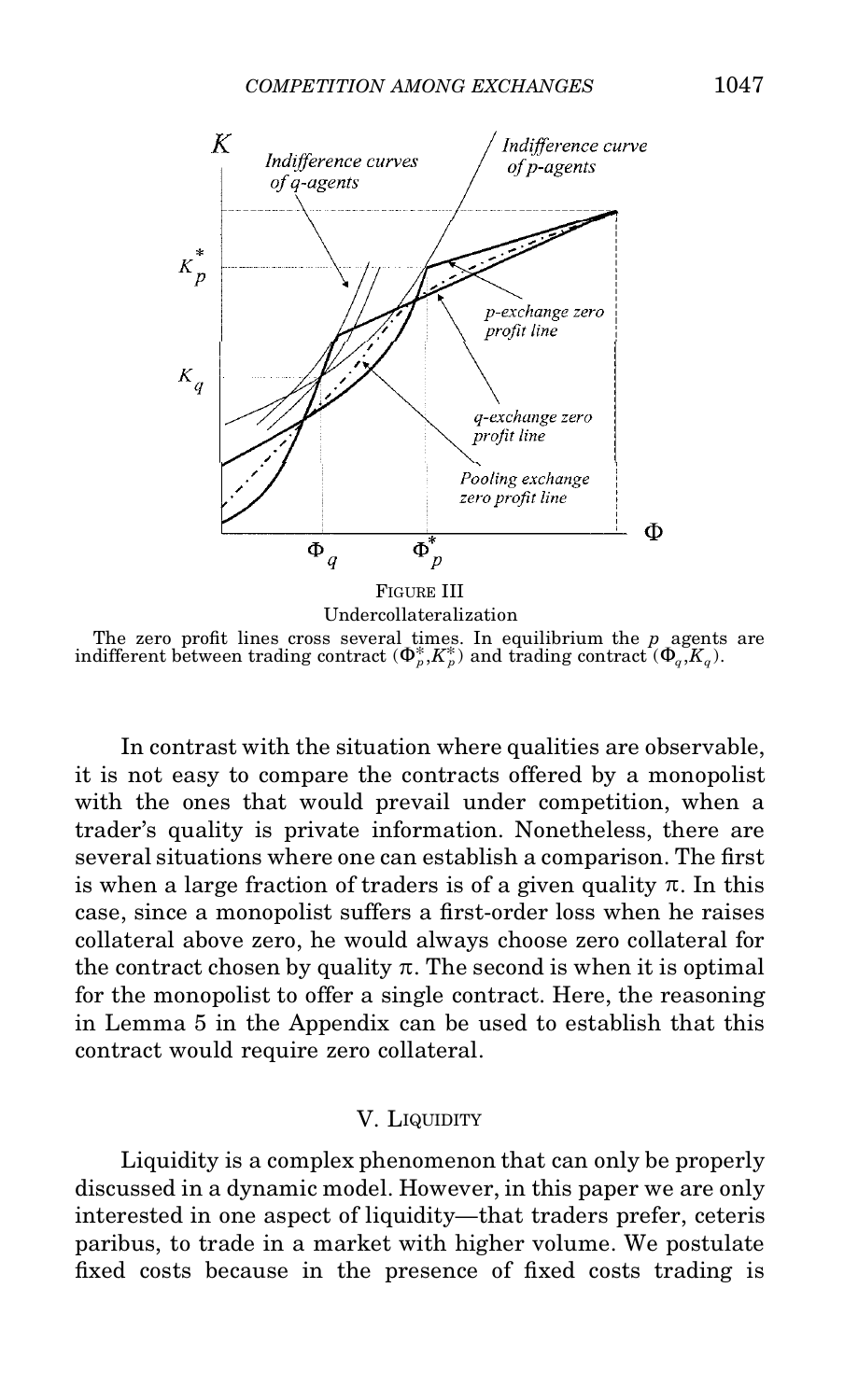

Impact of Minimum Margin Requirements

cheaper in exchanges with more volume. As in the case of no fixed costs, it is straightforward to show that, when qualities are observable, the equilibria are constrained efficient. It is also easy to see that, in the presence of these economies of scale, pooling equilibria may exist, whether quality is observable or not. Holding other parameter values constant, pooling equilibria occur for higher values of  $\sigma$ .

In this section we show that, by imposing minimum margin requirements, regulators may cause the equilibrium to shift toward a pooling equilibrium that benefits traders of one quality at the expense of traders of the other quality. In the example illustrated in Figure IV quality is observable, and in the absence of minimum margin requirements, quality *p* trades the contract  $(\Phi_p^*, K_p^*)$ , and quality *q* agents the contract  $(\Phi_q^*, K_q^*)$ . In this example  $\Phi_q^* < \Phi_p^*$ .<sup>15</sup> To each  $\Phi$  we associate a  $K^{\text{pool}}(\Phi)$  such that  $(\Phi, K^{\text{pool}}(\Phi))$  is on the zero-profit pooling line. Let  $F^0_p$  denote the set of all margin requirements  $\Phi$  such that the utility of a *p* quality agent facing the terms  $(\Phi, K^{\text{pool}}(\Phi))$  is greater than the utility the *p* agents obtain when faced with  $(\Phi_p^*, K_p^*)$ . These are

<sup>15.</sup> The parameters used to generate this example are the same as in the example of Section IV with the exception that  $\sigma = .017$ . and  $\lambda = .435$ .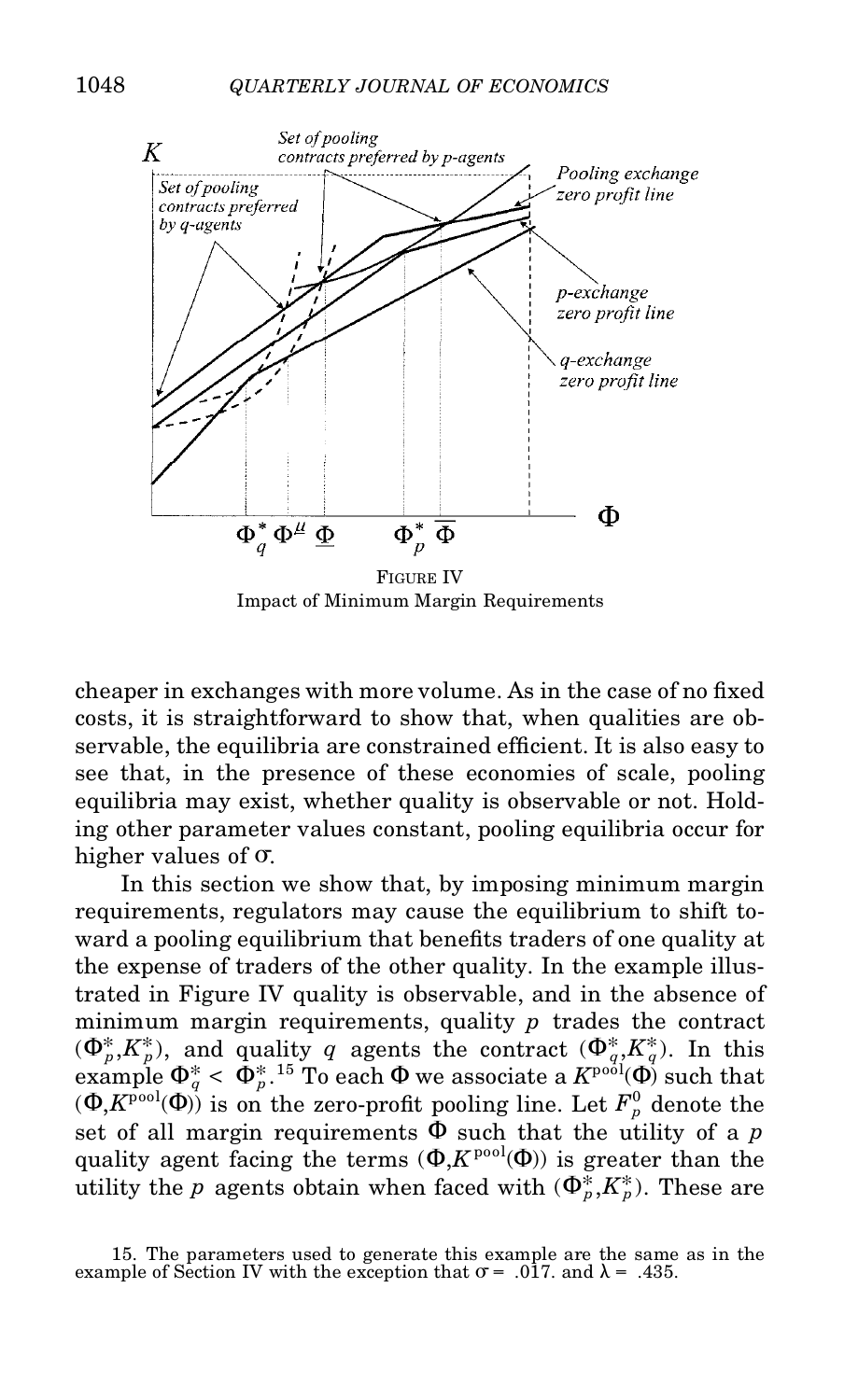the candidate pooling equilibria that would deliver to the *p* quality agents an allocation that they prefer to the allocation they get in the separating equilibrium. Similarly, let  $F_q^0$  denote the set of all margin requirements  $\Phi$  such that a *q* quality agent prefers to face the terms  $(\Phi, K^{\text{pool}}(\Phi))$  to facing  $(\Phi_q^*, K_q^*)$ . Since the equilibrium is separating,  $F_p^0 \cap F_q^0$  is empty. For if  $\Phi$  is a point in the intersection, an entrant offering terms slightly worse than  $(\Phi, K^{\text{pool}}(\Phi))$  would attract everyone and make a profit. In fact, the margin levels that belong to  $F_p^0$  are larger than the margin

levels that belong to  $F_q^0.$ Now suppose that the regulator sets a minimum margin requirement  $\Phi^{\mu} = (1 - \mu)\Phi_q^* + \mu \Phi_p^*, \mu > 0$ . These minimum margin requirements are never binding on the  $p$  quality exchange. The *q* quality exchange, on the other hand, must set a higher margin requirement. Using reasoning similar to the proof of Proposition 2, we can show that, if there is a separating equilibrium, the *q* exchange will set its margin requirement at the minimum level allowed. To check whether this is actually an equilibrium, we must examine whether there are points on the zero-profit pooling line that are preferred by both qualities. Let  $F_q^{\mu}$  denote the set of all margin requirements  $\Phi$  such that a *q* quality agent prefers to face the terms  $(\Phi, K^{\text{pool}}(\Phi))$  instead of facing the terms prescribed in the candidate equilibrium. Since the utility that the *q* quality agents can obtain by themselves, when the minimum margin requirements are imposed, is lower than the utility they obtain when these requirements are absent, there are points in  $F_q^{\mu}$  that are not in  $F_q^0$ . In particular, the maximum margin in  $F_q^{\hat\mu}$  is larger than the maximum  $\Phi$  in  $F_q^0.$  For the parameter values used here, we first reach a  $\mu < 1$  for which there is a common point between  $F_q^{\mu}$  and  $F_p^{\mu}$ . At this point there are two equilibria—one separating, another pooling. The pooling equilibrium involves a margin requirement  $\Phi > \Phi^{\mu}$ . If the regulator increases the margin requirements beyond  $\Phi^{\mu}$  there exists lator increases the margin requirements beyond  $\Phi^{\!\scriptscriptstyle\mu}_{\!\scriptscriptstyle\cdot},$  there exists a continuum of pooling equilibria. The most favorable equilibrium for the  $q$  agents has a margin rate of exactly  $\Phi$ . All other equilibria treat the *p* agents better than they are treated in the absence of margin requirements, at the expense of the *q* agents. Once the regulator sets a minimum margin requirement greater than  $\Phi$ , all equilibria treat the  $p$  agents better than they are  $t$  treated in the absence of margin requirements, again at the expense of the *q* agents. The *p* agents strictly prefer any minimum margin requirement in the interval  $(\dot{\Phi}, \dot{\Phi})$  to no margin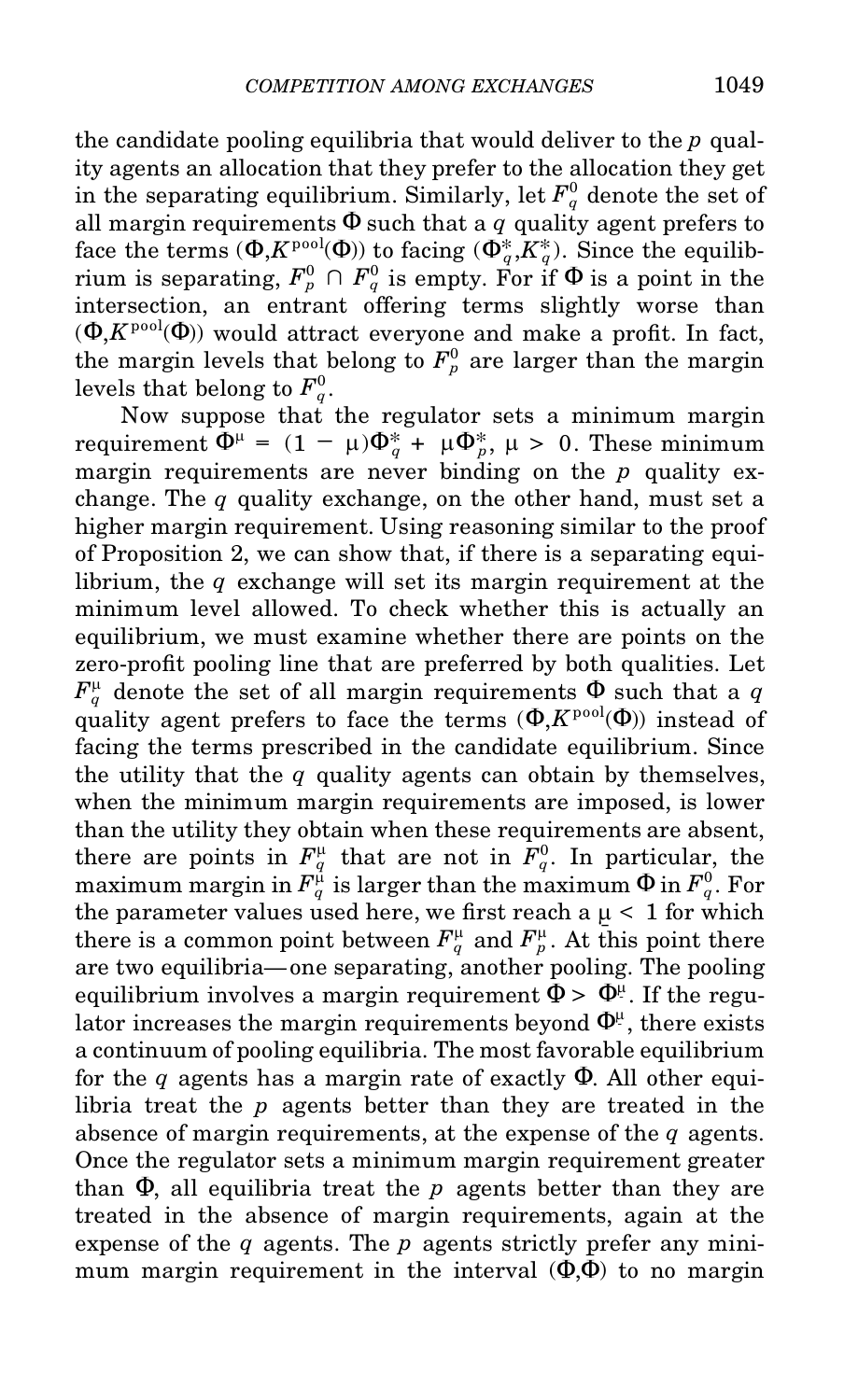requirements. This interval contains margin requirements above  $\Phi_p^*$ , the margin rate that the  $p$  agents would face in the absence of regulation.

In this example the  $p$  quality agents benefit from the establishment of minimum standards, at the expense of the *q* agents. The roles are reversed when  $\Phi_q^*$  >  $\Phi_p^*$ . In any case, the quality that faces higher margin requirements in the absence of regulation may benefit from minimum margin requirements.

## VI. CONCLUSIONS

In this paper we constructed a simple model where exchanges design contracts to attract trading volume, while simultaneously taking into consideration that potential customers differ in credit quality and may choose to default.

When quality is observable, we showed that competition among exchanges leads to a constrained efficient outcome, and a monopolist would demand smaller guarantees than competitors demand in equilibrium.

In this model, adverse selection interacts in subtle ways with moral hazard. Adverse selection may result in higher, lower, or exactly the same amount of guarantees as in the pure moral hazard case, depending on the intensity of the moral hazard problem. That moral hazard may serve to mitigate adverse selection problems is an interesting and novel aspect of this model.

The often heard assertion that competition among exchanges leads necessarily to low standards is not verified in this model, and does not seem to have empirical support. There is no recorded major incident of default by an American futures exchange. The Barings episode, that has generated much of the more recent criticisms of exchange competition, did not result in losses for anyone but the creditors, stockholders, and employees of the merchant bank. The margins deposited by Barings provided SIMEX with ample funds to meet the costs incurred in liquidating the positions.<sup>16</sup> Nonetheless, exchanges continue to use the threat of a "race to the bottom" as a justification for common margin policies. $17$ 

<sup>16.</sup> Szala, Ginger, D. Nusbaum, and J. Reerink, "Barings Abyss," *Futures,* XXIV (May 1995), 68–74.

<sup>17.</sup> Ecofex, a group of 27 European futures and options exchanges, coordinates policy on margin and its members agree not to compete with each other on margins. (See Suzanne McGee in *The Wall Street Journal*, March 17, 1995.)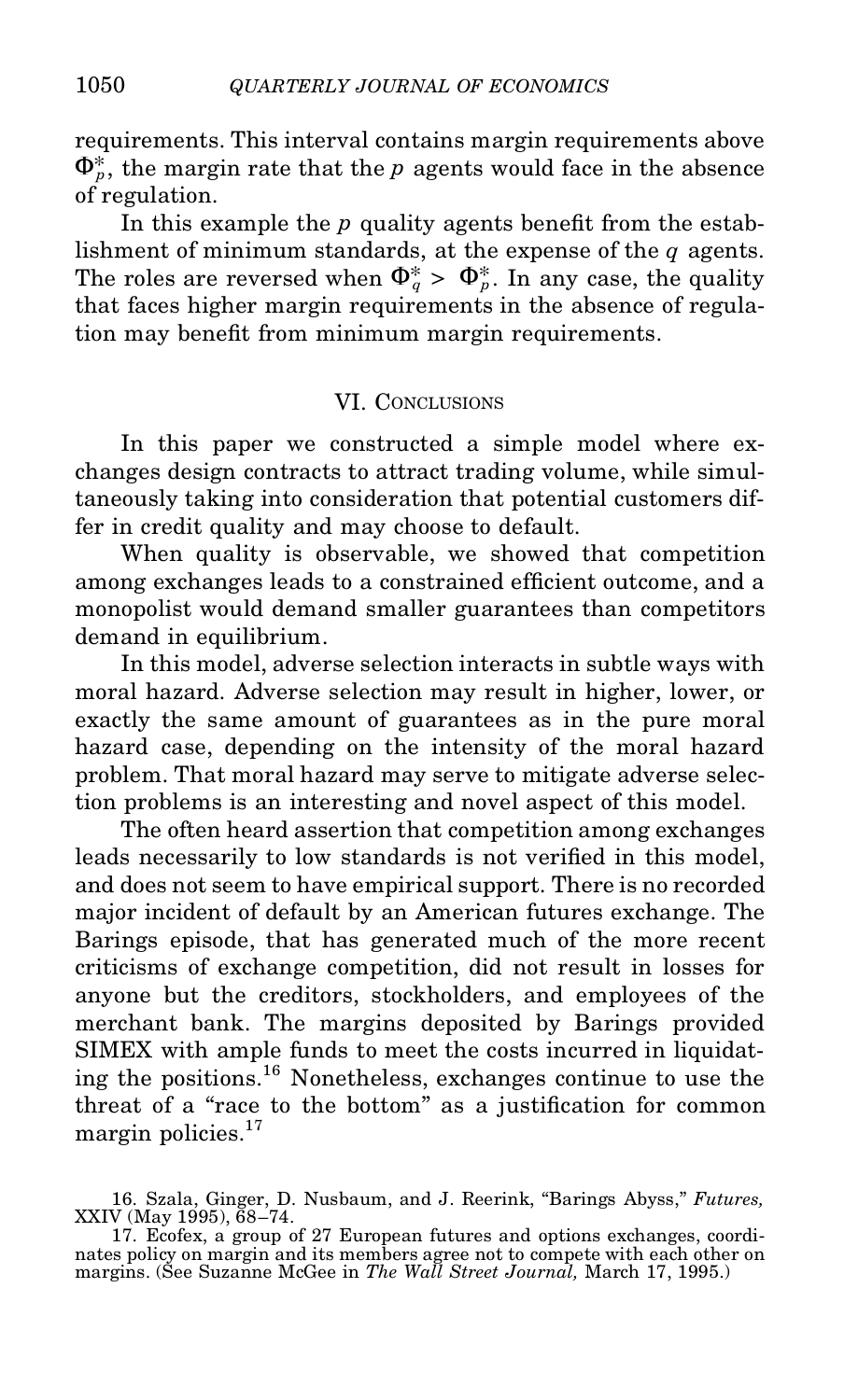We showed that minimum margin requirements can be used to benefit a group of traders at the expense of another. Since we postulated free entry, and an infinite supply of identical potential exchanges, the zero-profit condition would still hold in equilibrium. However, if an exchange has a natural advantage in serving the group of traders that gains from the regulation, it would profit from the introduction of minimum margin requirements.

Although we limit the capacity of exchanges to control positions, we do not allow agents to trade in more than one exchange, or exchanges to issue more than one contract. In the literature on incentives, it is well established that nonexclusive contracts affect the nature of equilibria.<sup>18</sup> Similarly, in the model in this paper, if exchanges cannot enforce exclusivity, the equilibrium in Proposition 2 is no longer necessarily a Nash equilibrium. However, in Santos and Scheinkman [2001] we show that, when qualities are observable, exchanges are restricted to issue a single contract, and agents can trade simultaneously in several exchanges, the equilibrium in Proposition 2 is an "anticipatory equilibrium" in the sense of Wilson [1977]. If an exchange offers the contract described in Proposition 2,  $[\Phi_{\pi}^*, (1 - \pi)\Phi_{\pi}^* + \pi]$ , to agents of quality  $\pi$ , any entrant who makes a profit will cause the incumbent exchange to make losses. In addition, once the incumbent exchange exits, the entrant will lose money. That is, the constrained optimum can be implemented as an anticipatory equilibrium. In this sense, allowing agents to trade simultaneously in more than one exchange does not lead to excessively low standards.

In the model in this paper there are no shocks to the aggregate endowment. It is easy to accommodate such shocks, provided that exchanges can make the contract terms contingent on the aggregate states. Bernanke [1990] argues that in practice it may be difficult for an exchange to make terms contingent in all possible aggregate states, and that the government has a role in protecting the clearing and settlement systems when rare, large, aggregate shocks occur. Bernanke contends that in October 1987 the Fed intervened to redistribute risks from the exchange clearinghouses to the money center banks, and avoided a systemic crisis. If the monetary authorities need to intervene in extreme events, it may be desirable to set standards for exchanges. How-

<sup>18.</sup> E.g., Bizer and deMarzo [1992], Arnott and Stiglitz [1993], or Kahn and Mookherjee [1998].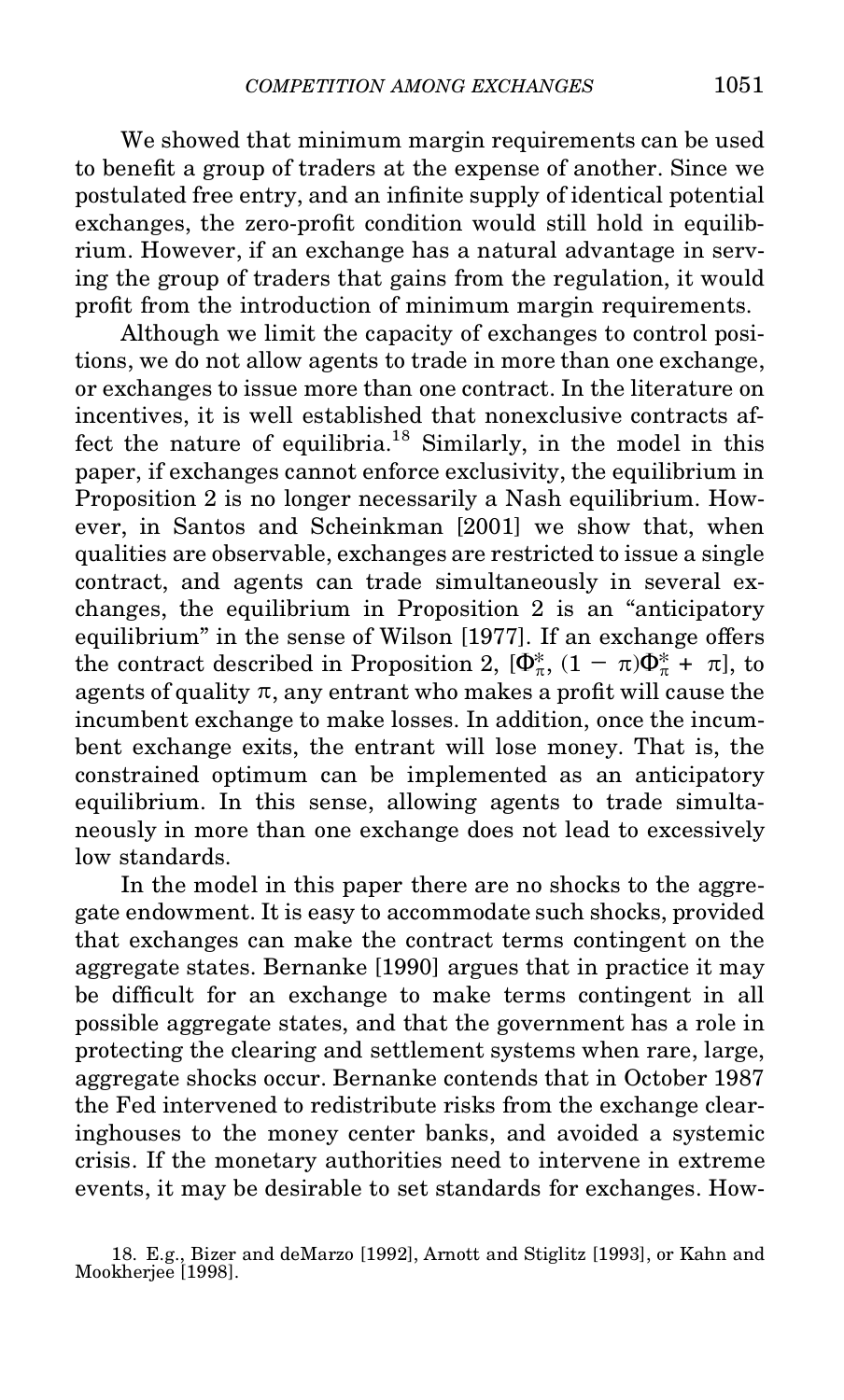ever, these standards would have to be dictated by the nature of the contingencies that lead to the monetary authorities' intervention.

#### **APPENDIX**

### *Investor's Problem*

Suppose that an agent of group 1 is trading in an exchange with parameters  $(\Phi,K)$ ; that is, the exchange demands collateral of  $\Phi$  (per unit) and pays in the money contracts *K* (per unit). If  $D(w)$  denotes the amount delivered to the exchange, by an agent who receives endowment  $w \in \{x,y,z\}$ , we may write the optimization problem of a group 1 agent  $as^{19}$ 

 $Problem \quad \pi(\pmb{\Phi}\!,\! K)$ 

$$
\max_{\{0,D\}} \left\{\frac{1}{2}\left[u(c(x)) - \mu \max\{(-\theta - D(x)),0\}\right] + \frac{\pi}{2}\left[u(c(y)) - \lambda \max\{(\theta - D(y)),0\}\right] + \frac{1-\pi}{2}\left[u(c(z)) - \lambda \max\{(\theta - D(z)),0\}\right]\right\},\right\}
$$

subject to

$$
c(x) = x - D(x) + \max{\theta, 0}K
$$
  
\n
$$
c(y) = y - D(y) + \max{-\theta, 0}K
$$
  
\n
$$
c(z) = z - D(z) + \max{-\theta, 0}K
$$
  
\n
$$
z \ge \max{\theta, 0} \Phi \text{ and } x \ge \max{-\theta, 0} \Phi
$$

$$
D(y)
$$
,  $D(z) \ge \max{\lbrace \Phi \theta, 0 \rbrace}$  and  $D(x) \ge \max{\lbrace -\Phi \theta, 0 \rbrace}$ .

The first three constraints define the income of the agent who buys  $\theta$  units of the asset and chooses to deliver  $D(w)$  in state  $w \in$  $\{x,y,z\}$ . The fourth constraint expresses the fact that, if an agent goes long (short), the collateral must not exceed *z* (respectively, *x*). The last constraint states that deliveries are nonnegative, and that if an agent has an obligation to deliver to the exchange, he will have to deliver at least his collateral.

Problem  $_{\pi}(\Phi,K)$  has a unique solution. Write  $(\theta_{\pi}^1,$ 

<sup>19.</sup> Implicit in this formulation is the fact that agents never post excess collateral, and that in each state agents spend all their income.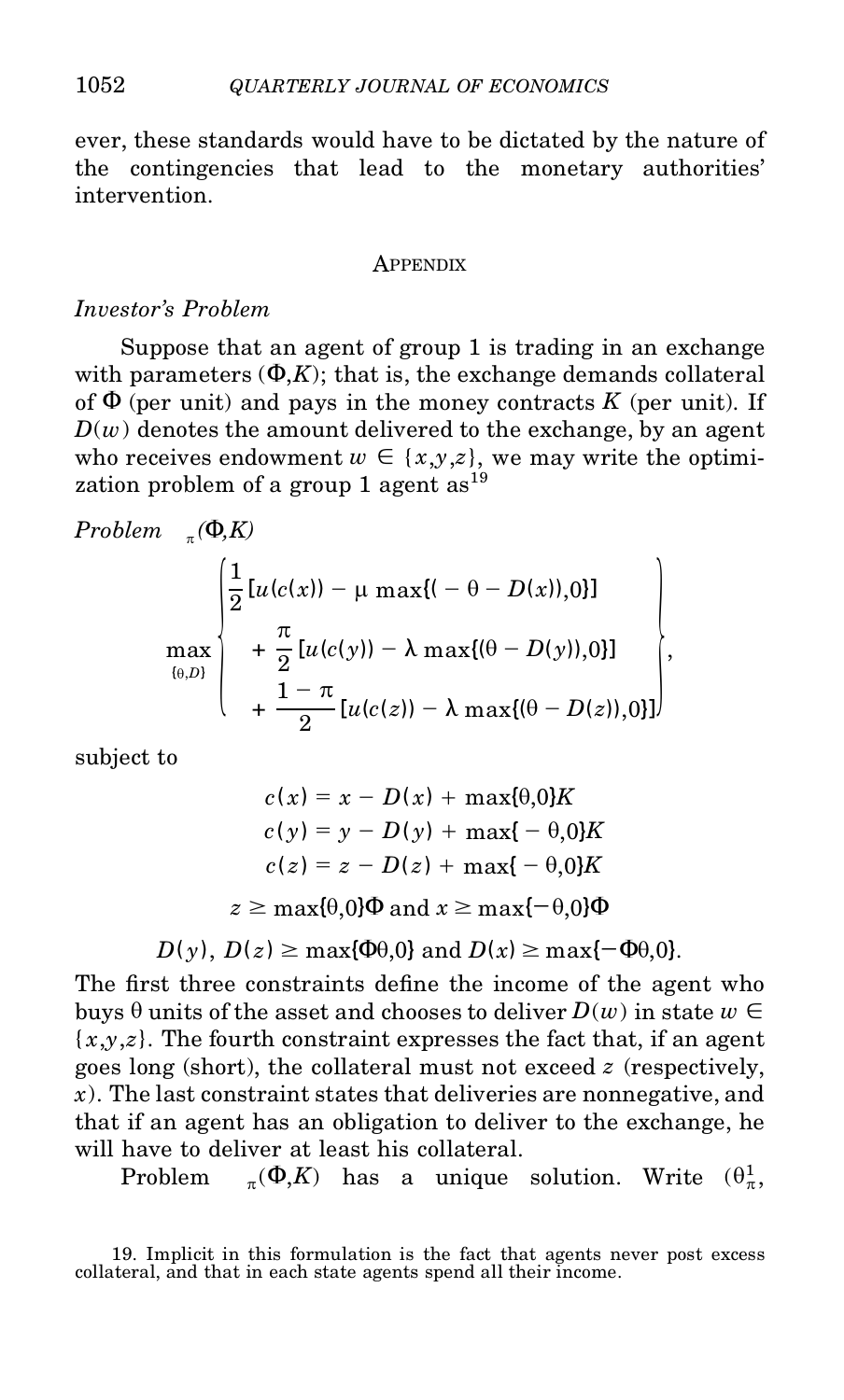$[D_{\pi}(w)]_{w \in \{x,y,z\}}$  for the solution to  $\pi(\Phi,K)$ . Since the optimization problem for group 2 is the mirror image of  $_{\pi}(\Phi,K)$ ,  $\theta_{\pi}^2$  =  $-\theta_{\pi}^{1}$ . Hence, the market clearing condition in the market for the asset is automatically satisfied. Equilibrium will depend only on the supply of contracts by exchanges. Further,  $D^2_{\pi}(w) = D_{\pi}(w)$ , justifying the missing superscript. The next lemma establishes formally that agents of group 1 want to go long.

LEMMA 1. Assumptions 1 and 2 imply that,  $\theta_{\pi}^1$ , the optimal position for an agent of group 1 and quality  $\pi$ , is nonnegative.

*Proof of Lemma 1.* Suppose in fact that  $\theta_{\pi}^1$  < 0. Let  $D^*$  solve  $u'(x - D^*) = \lambda$ . Assume first that  $0 > \theta_\pi^1 \leq -D^*$ . In this case,  $D_{\pi}(x) = -\theta_{\pi}^{1}$  and using the first-order condition that  $\theta_{\pi}^{1}$  must satisfy, we obtain

$$
u'(x) < u'(x + \theta_{\pi}^1)
$$
  
=  $K[\pi u'(y - \theta_{\pi}^1 K) + (1 - \pi)u'(z - \theta_{\pi}^1 K)]$   
<  $\pi u'(y) + (1 - \pi)u'(z),$ 

a contradiction to Assumption 1.

Next, assume that  $\theta_{\pi}^1 < -D^* < \theta_{\pi}^1 \Phi$ . In this case  $D_{\pi}(x) =$  $D^*$ , and again using the first-order condition that  $\theta_\pi^1$  must satisfy, we obtain

$$
u'(x) < u'(x - D^*) = \lambda
$$
  
=  $K[\pi u'(y - \theta_{\pi}^1 K) + (1 - \pi)u'(z - \theta_{\pi}^1 K)]$   
<  $\pi u'(y) + (1 - \pi)u'(z),$ 

again a contradiction to Assumption 1.

Finally consider the case  $D^* \leq -\theta_{\pi}^1 \Phi$ . In this case,  $D_{\pi}(x)$  =  $- \theta_\pi^1 \Phi$ , and once more using the first-order condition that  $\theta_\pi^1$  must satisfy, we obtain

$$
\lambda = u'(x - D^*)\Phi + \lambda(1 - \Phi) \le u'(x + \theta^1_x\Phi)\Phi + \lambda(1 - \Phi)
$$
  
=  $K[\pi u'(y - \theta^1_xK) + (1 - \pi)u'(z - \theta^1_xK)]$   
<  $\pi u'(y) + (1 - \pi)u'(z),$ 

a contradiction to Assumption 2.  $\Box$ 

Notice that since  $\theta_{\pi}^1 \geq 0$ ,  $D_{\pi}(x) = 0$ . Assumption 1 also guarantees that  $D_\pi(z)$  =  $\Phi | \theta_\pi |$ ; that is, an agent who receives the endowment  $z$  will deliver only the collateral. This justifies writing the solution to problem  $\pi(\Phi, K)$  as a pair  $(\theta_{\pi}, D_{\pi})$ , where the first element is the position of an agent of group 1 quality  $\pi$ , and the second one is the amount delivered in state *y*.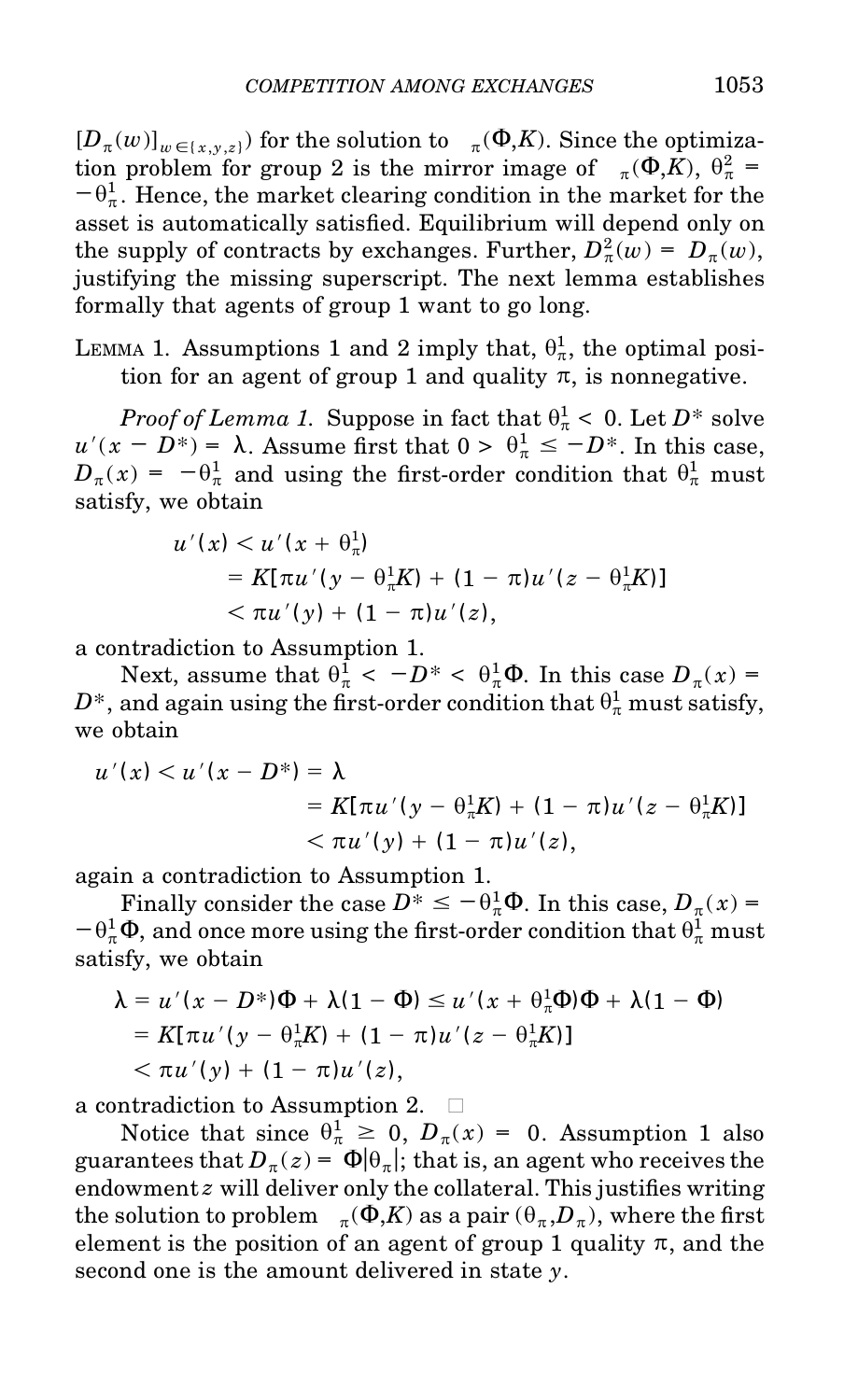Let  $\theta^*$  be the solution to  $u'(\gamma - \theta^*) = \lambda$ . Assumption 3, and the fact that  $u'(0) = \infty$ , guarantee that  $\theta^* > z > \Phi_0$ . When receiving endowment *y*, if  $\theta_{\pi} \leq \theta^*$ , the agent fully delivers; while if  $\theta_{\pi} > \theta^*$ , the agent delivers only  $\theta^*$ . By Assumption 2,  $\theta^* > 0$ . Let  $1_{\{u\} > \theta^{*}}$  be the indicator function taking the value 1 if  $\theta_{\pi} > \theta^{*}$  and 0 otherwise, and similarly for  $1_{\{0\leq \theta\}}$ . Then Lemma 1 allows us to write the consumption of an agent of group 1 and quality  $\pi$  as

$$
(7) \hspace{1cm} c_{\pi}(x) = x + \theta_{\pi} K
$$

(8) 
$$
c_{\pi}(y) = y - D_{\pi} = y - (1_{[\theta_{\pi} \leq \theta^{*}]} \theta_{\pi} + 1_{[\theta_{\pi} > \theta^{*}]} \theta^{*})
$$

$$
(9) \t\t\t c_{\pi}(z) = z - \theta_{\pi} \Phi,
$$

where  $[\theta_{\pi}, D_{\pi}]$  is the unique solution to problem  $\pi(\Phi, K)$ . For each  $\theta \ge 0$ , let  $D = 1_{\{\theta \le \theta^*\}}\theta + 1_{\{\theta > \theta^*\}}\theta^*$  and

(10) 
$$
g_{\pi}(\Phi, K, \theta)
$$
  
=  $\begin{bmatrix} u'(x + \theta K) K - \pi 1_{[\theta \le \theta^*]} u'(y - D) \\ - (1 - \pi) \Phi u'(z - \theta \Phi) - \lambda [\pi 1_{[\theta > \theta^*]} + (1 - \pi)(1 - \Phi)] \end{bmatrix}$ .

The function *g* defines the first-order conditions for the optimal choice  $\theta_{\pi} > 0$ . This choice must satisfy

$$
(11) \t\t g_{\pi}(\Phi, K, \theta) \leq 0,
$$

with equality if  $\theta_{\pi} > 0$ . These first-order conditions define the functions  $\theta_{\pi}(\Phi, K)$  for  $\pi \in \{p,q\}$ . Since we assumed that  $u'' < 0$ , and for  $\theta$  large,  $g_{\pi}(\Phi, K, \theta) < 0$ , the functions  $\theta_{\pi}$  are well defined. Further, these functions are smooth whenever they are positive, except for the (measure zero) set of values of the parameters for which  $\theta_{\pi} = \theta^*$ , where the right-hand-side derivatives may differ from the left-hand-side derivatives.

The next lemma establishes that, when both types are trading in the same contract, *p* agents always take larger positions than *q* agents.

LEMMA 2. For any contract  $(\Phi, K)$ ,  $\theta_p \ge \theta_q$ , with strict inequality if  $\Phi$  > 0 and  $\theta_a$  > 0.

*Proof of Lemma 2.* This follows from equation (11), the concavity of  $u$ , and Assumption 2.  $\Box$ 

## *Exchange's Prot Function*

The next lemma establishes that the zero-profit line is well defined. Recall that the profit function  $\Pi_\pi(\Phi,K)$  was defined in equation (1) above.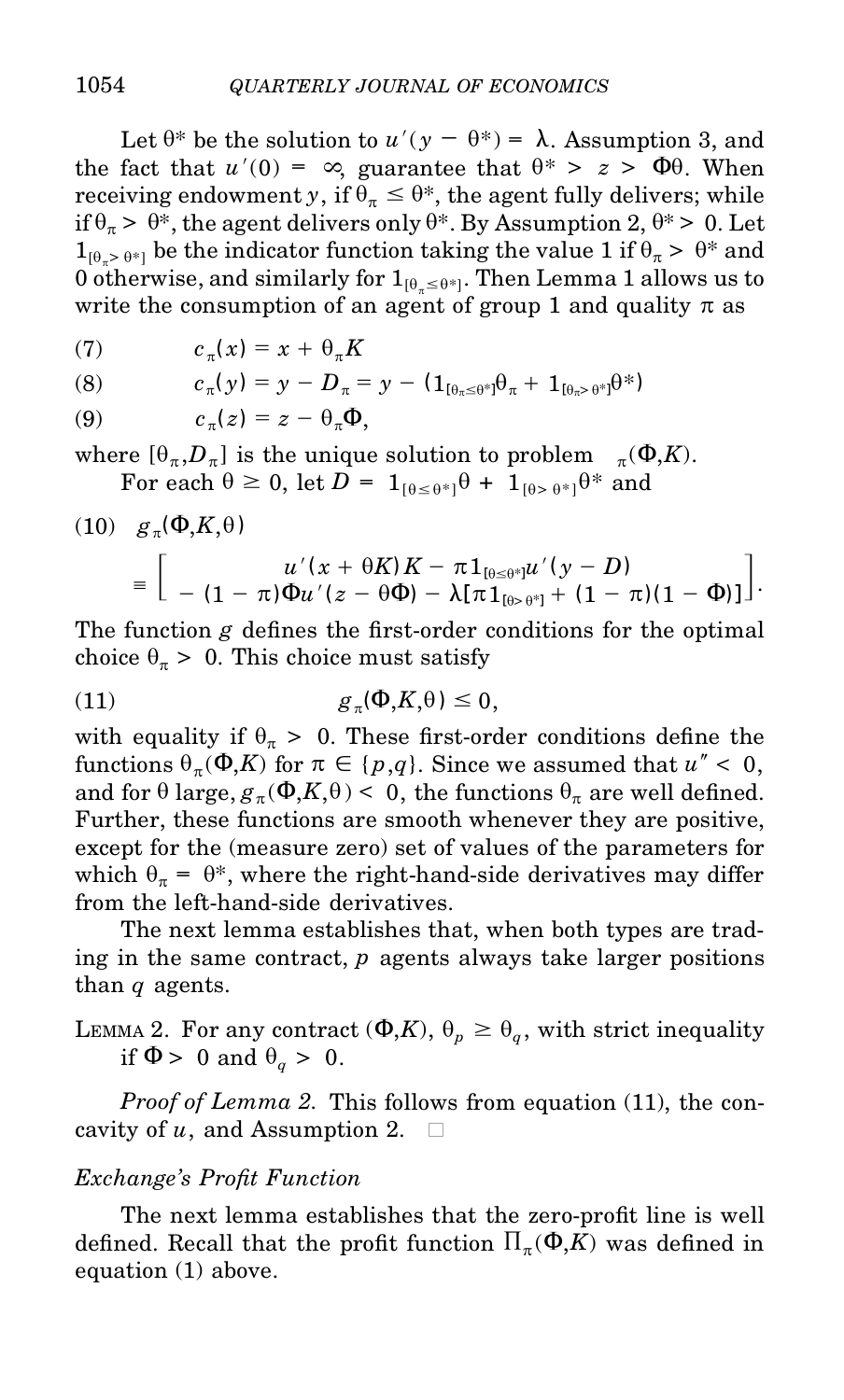LEMMA 3. For each  $0 \le \Phi \le 1$ , there exists at most one K such that  $\theta_{\pi}(\Phi, K) > 0$  and  $\Pi_{\pi}(\Phi, K) = 0$ .

*Proof of Lemma 3.* Fix a  $\Phi \in [0,1]$ . The derivative of *g* with respect to  $\theta$  is defined for every  $\theta > 0$ , except at  $\theta^*$ , and this derivative is strictly negative. Hence the function  $\theta_{\pi}(\Phi, \cdot)$  is Lipschitz (see, e.g., Mas-Colell [1985], page 32) at any *K* where it is strictly positive. The derivative  $\partial \theta_{\pi}/\partial K$  (that exists unless  $\theta_{\pi}$  =  $\theta^*$ , where  $\partial \theta_{\pi}/\partial K_+ \neq \partial \theta_{\pi}/\partial K_-$  satisfies for each  $K > 0$ :

$$
\frac{\partial \theta_{\pi}}{\partial K} > -\frac{\theta_{\pi}}{K}.
$$

Also,

$$
\Pi_{\pi}(\Phi,K) = \frac{1}{2} \alpha_{\pi} [\pi(\theta^* 1_{[\theta_{\pi}(\Phi,K) > \theta^*]} + \theta_{\pi}(\Phi,K) 1_{[\theta_{\pi}(\Phi,K) \leq \theta^*]} )
$$
  
+ 
$$
(1 - \pi) \Phi_{\theta_{\pi}}(\Phi,K) - \theta_{\pi}(\Phi,K) K].
$$

Hence,  $\Pi_{\pi}(\Phi, \cdot)$  is a Lipschitz function at any *K* such that  $\theta_{\pi}(\Phi,K) > 0$ . Suppose now that *K* satisfies  $\Pi_{\pi}(\Phi,K) = 0$  and  $\theta_{\pi}(\Phi,K) > 0$ . Clearly,  $0 \le K \le 1$ . If  $\theta_{\pi}(K) \ne \theta^*$  equation (12), implies that  $\partial \Pi_{\pi}/\partial K < 0$ . On the other hand, if  $\theta_{\pi}(\Phi, K) = \theta^*$ , then we may calculate the derivative of  $\Pi_\pi(\Phi,K)$  with respect to *K* using either  $\partial \theta_\pi/\partial K_+$  or,  $\partial \theta_\pi/\partial K_-$ . In any case, the derivative is negative. Since  $\Pi_\pi$  is Lipschitz, and has a negative derivative whenever it is zero, it can only cross zero once.  $\Box$ 

Lemma 3 allows us to define the zero-profit line as the set of  $(\Phi,K)$  such that  $\Theta_{\pi}(\Phi,K) > 0$  and  $\Pi_{\pi}(\Phi,K) = 0$ . Notice that, in principle, for some  $\Phi$  there may exist no *K* with  $(\Phi, K)$  in the zero-profit line, but such  $K$ , if it exists, is unique.

### *Equilibrium*

In order to characterize the equilibrium for a given margin requirement we set

(13) 
$$
h_{\pi}(\Phi, K, \theta) = K\theta - [\pi(1_{\{\theta > \theta^*\}}\theta^* + 1_{\{\theta \le \theta^*\}}\theta) + (1 - \pi)\theta\Phi].
$$

For a given  $\Phi$ , if  $(K, \theta_{\pi})$  are such that  $g_{\pi}(\Phi, K, \theta_{\pi}) = 0$  and  $h_{\pi}(\Phi, K, \theta_{\pi}) = 0$ , then agents of group 1 and quality  $\pi$  trading in an exchange with terms  $(\Phi,K)$  will buy  $\theta_{\pi}$  contracts, and make delivery choices that will produce zero profits for the exchange.

LEMMA 4. If Assumption 4 holds, there exists exactly one  $K(\Phi)$ such that  $\Pi_{\pi}(\Phi, K(\Phi)) = 0$  and  $\theta_{\pi}(\Phi, K(\Phi)) > 0$ . Further,  $K(\Phi)$  is increasing, and  $\theta_{\pi}(\Phi, K(\Phi))$  is decreasing.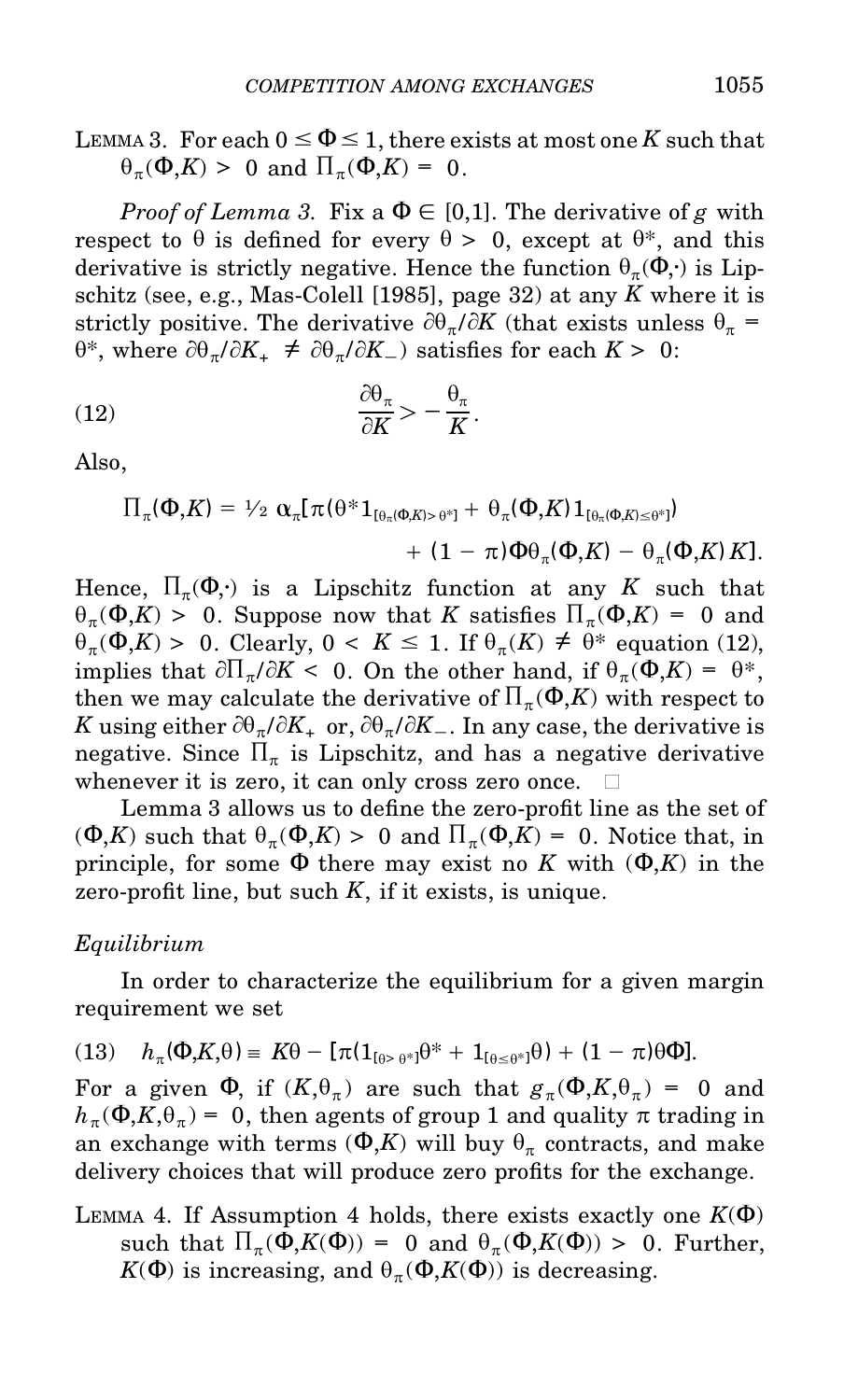$Proof$  *of Lemma 4.* Suppose that  $\bar{\Phi} \in (0,1)$  is such that  $(\bar{\Phi},\bar{K})$ is in the zero-profit line, and  $\bar{\theta}_{\pi} > 0$  is the associated position. A simple computation shows that the Lipschitz map  $G = (g,h)$ :  $(0,1) \times (0,1) \times (0,\infty) \rightarrow R^2$  satisfies the conditions of the implicit function theorem (see, e.g., Mas-Colell [1985], page 32), and hence, there is a neighborhood *W* of  $\bar{\Phi}$  and *U* of  $(\bar{K}, \bar{\theta}_\pi)$ , and a Lipschitz function  $H: W \to U$  such that  $G(\Phi, K, \theta) = 0$  with  $(\Phi, K, \theta) \in \Psi \times U$  if and only if  $K = H_1(\Phi)$  and  $\theta = H_2(\Phi)$ . Further, for  $\bar{\theta}_\pi \neq \theta^*$ , the functions  $H_1$  and  $\bar{H_2}$  are smooth, and one can show, using Assumption 4, that  $H_2$  < 0. We will prove the result starting from values of  $\Phi$  near 1 and apply the implicit function theorem to extend the construction of  $H_2$  to the whole interval. Let  $K(\Phi) = \pi + (1 - \pi)\Phi$ , and notice that  $K' > 0$ . If  $\Phi$  is close enough to 1, Assumption 1 guarantees that  $\theta_{\pi}(\Phi, K(\Phi)) > 0$ , and Assumption 3 insures that  $\theta_{\pi}(\Phi, K(\Phi)) <$  $\theta^*$ . Hence,  $(\Phi, K(\Phi))$  is in the zero-profit line and, by the uniqueness established in Lemma 3,  $K(\Phi) = H_1(\Phi)$ , and  $\theta_\pi(\Phi, K(\Phi)) =$  $H_2(\Phi)$ . Using the implicit function theorem, and the fact that  $H_2$  < 0, we can extend this construction until either we reach  $\Phi = 0$  or we reach a  $\Phi^*$  such that  $\theta_\pi(\Phi^*, \pi + (1 - \pi)\Phi^*) = \theta^*$ . If the latter occurs, the implicit function theorem guarantees that we can define  $H_2$  in a neighborhood of  $\Phi^*$ . In this neighborhood, if  $\Phi$  <  $\Phi^*$ , the monotonicity of  $H_2$  insures that  $H_2(\Phi) \ge H_2(\Phi^*)$  =  $\theta^*$ . If  $H_2(\Phi) = \theta^*$ ,  $H_1(\Phi) = \pi + (1 - \pi)\Phi$ , and, from the first-order condition, we obtain

(14) 
$$
u'(x + \theta^*H_1(\Phi))H_1(\Phi) - (1 - \pi)\Phi u'(z - \Phi\theta^*)
$$

 $-\lambda(1 - \pi)(1 - \Phi) = 0.$ 

Note that equation (14) also holds for  $\Phi = \Phi^*$ . However, using Assumption 4, we can show that the left-hand side of equation (14) is strictly decreasing in  $\Phi$ , a contradiction. Hence,  $H_2(\Phi)$  >  $\theta^*$ , and by uniqueness  $H_1(\Phi) = \pi \theta^* / H_2(\Phi) + (1 - \pi) \Phi$ , an increasing function of  $\Phi$ . Since  $\lambda > 0$ , we can establish a global bound for  $\theta_\pi(\Phi, K)$  and, consequently for  $H_2$  and  $H_1.$  We can use the monotonicity of  $H_2$  to extend the construction for any  $\Phi \geq 0$ .  $\Phi \geq 0$ .

## *Proof of Proposition 1*

- (i) This is established in Lemma 4.
- (ii) By solving for  $K^*_\pi$  in equation (5), we may rewrite (4) in the form,  $M(\Phi_{\pi}^*) = 0$ . Assumption 4 implies that  $M' <$ 0, and hence uniqueness follows.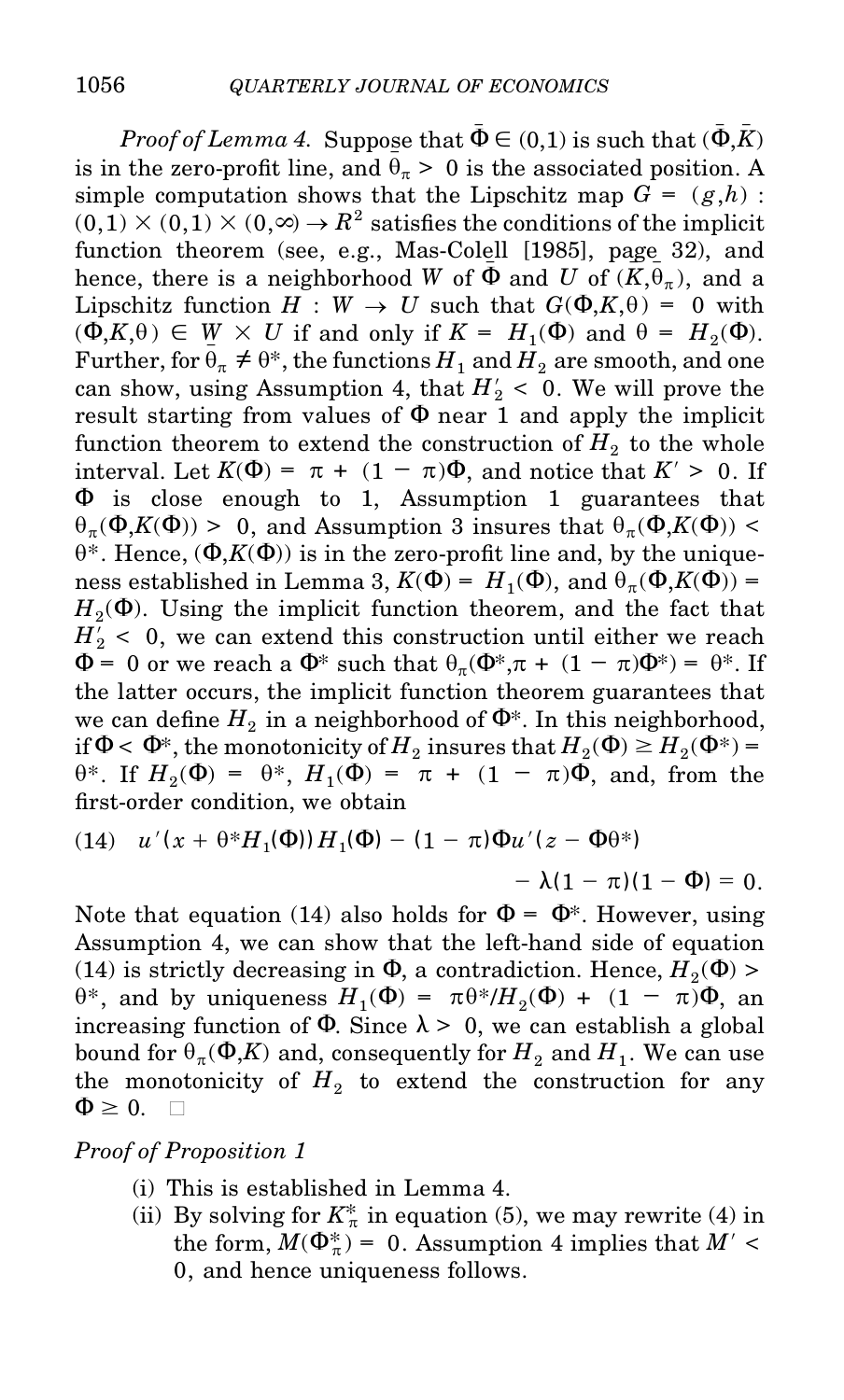Suppose first that a solution exists to (4) and (5) with  $0 \le$  $\Phi^*_{\pi} \leq 1$ . If  $0 < \Phi < \Phi^*_{\pi}$ , from equations (4) and (5) we know that the contract  $[\Phi^*_{\pi}, \pi + (1 - \pi)\Phi^*_{\pi}]$  is on the zero-profit line. By Lemma 4 we know that the position  $\theta$  associated with the contract  $(\Phi,K(\Phi,\pi))$  is greater than  $\theta^*$ . Hence,

$$
K(\Phi,\pi)=\frac{\pi\theta^*+(1-\pi)\theta\Phi}{\theta}<\pi+(1-\pi)\Phi.
$$

On the other hand, if  $\Phi \geq \Phi_{\pi}^*$ , Lemma 4 guarantees that the position taken by agents along the zero-profit line is less than  $\theta^*$ and agents who receive *y* will not default.

Finally suppose that no solution exists to equations (4) and (5) in [0,1]. Since,  $\lambda \leq \lambda^*_{\pi}, \theta^*_{\pi} \geq \theta^*$ , where  $\theta^*_{\pi}$  is defined by equation (2). Hence,

$$
M(0) = u'(x + \theta^* \pi) \pi - \lambda \geq u'(x + \theta^*_{\pi} \pi) \pi - \lambda^*_{\pi} = 0,
$$

and, since no solution to (4) and (5) with  $\Phi_{\pi}^* \leq 1$  exists,  $M(\Phi)$  > 0 for each  $0 \le \Phi \le 1$ . Since  $K(\Phi, \pi) \le (1 - \pi)\Phi + \pi$ , and  $M(\Phi)$  $0, K(\Phi, \pi) < (1 - \pi)\Phi + \pi$  for all  $\Phi < 1$ .

*Proof of Proposition 2.* Taking the derivative of the utility function of an agent of quality  $\pi$  with respect to  $\Phi$  along the zero-profit line we obtain

$$
\frac{dV}{d\Phi} = \theta \bigg\{ u'(c_{\pi}(x)) \frac{dK}{d\Phi} - (1 - \pi)[u'(c_{\pi}(z)) - \lambda] \bigg\}\n= \theta (1 - \pi)(u'(c_{\pi}(x)) - [u'(c_{\pi}(z)) - \lambda])\n= u'(c_{\pi}(x)) \bigg( \frac{\pi \theta^*}{\theta} \bigg) \frac{d\theta}{d\Phi} 1_{[\theta > \theta^*]}.
$$

First consider  $\Phi > \Phi_{\pi}^* \ge 0$ . By Lemma 4,  $1_{\{\theta > \theta^*\}} = 0$ , and hence using Assumption 4 we obtain  $dV/d\Phi < 0$ . Therefore, it is optimal to lower the collateral requirement.

Second consider  $0 < \Phi < \Phi_{\pi}^*$ . Then,

$$
\frac{dV}{d\Phi} = u'(c_{\pi}(x))\pi\theta^* \left\{ \frac{(1-\pi)\theta(u'(c_{\pi}(x)) - [u'(c_{\pi}(z)) - \lambda])}{u'(c_{\pi}(x))\pi\theta^*} - \frac{1}{\theta} \frac{d\theta}{d\Phi} \right\}
$$
\n
$$
= \frac{u'(c_{\pi}(x))\pi\theta^*}{\Phi} B
$$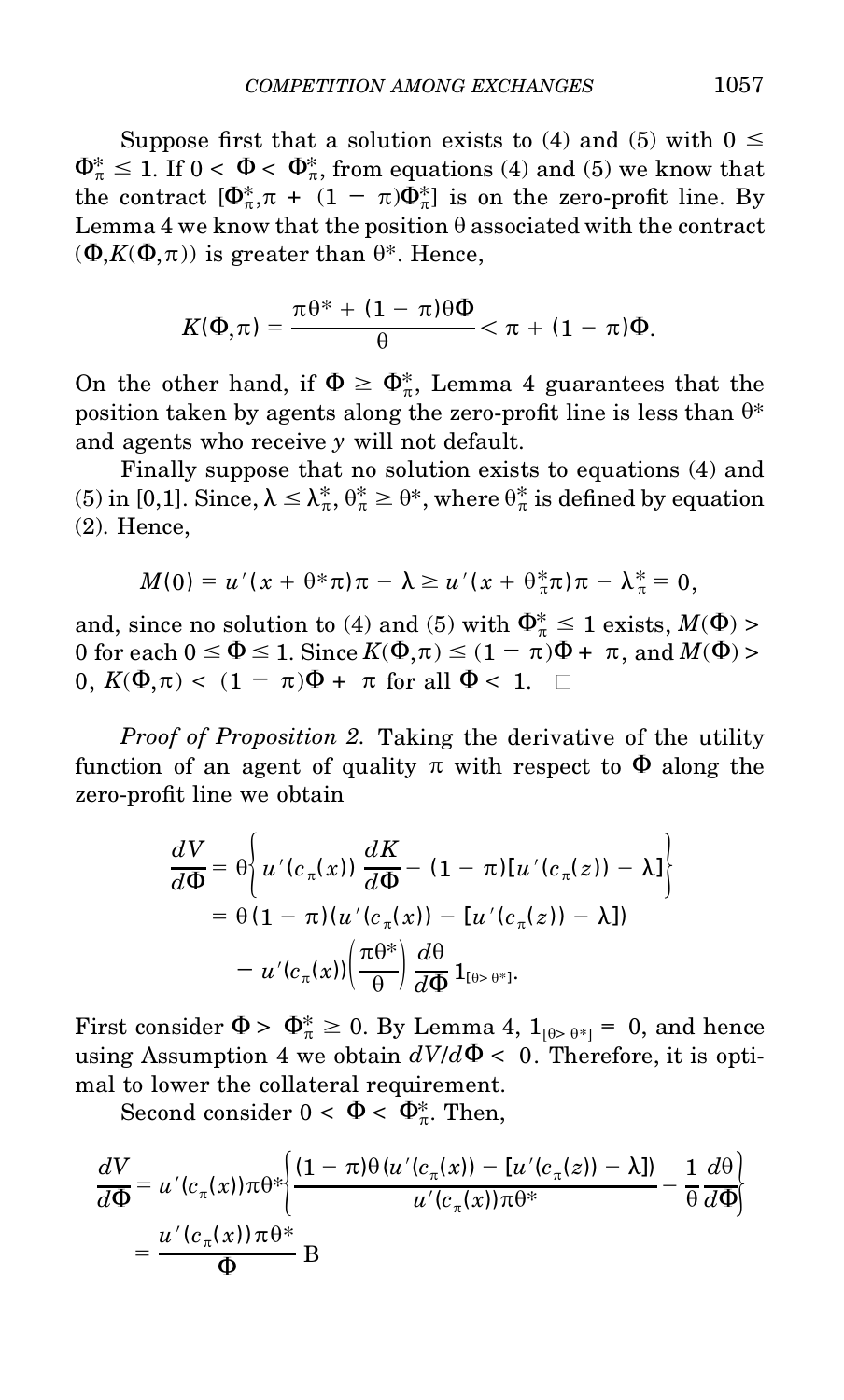where

$$
(15) \quad \mathbf{B} = \left\{ e_{\Phi}(\theta) - \frac{(1-\pi)\Phi}{K - (1-\pi)\Phi} \left( \frac{u'(c_{\pi}(z)) - \lambda - u'(c_{\pi}(x))}{u'(c_{\pi}(x))} \right) \right\}
$$

and

$$
e_{\Phi}(\theta) = -\frac{\Phi}{\theta} \frac{d\theta}{d\Phi} > 0.
$$

 $e_{\mathbf{0}}(\theta)$  is the elasticity of the position with respect to the margin requirement. We next show that  $B > 0$ . Let

$$
A = (1 - \pi) \Phi \Theta[u''(c_{\pi}(z)) \Phi + u''(c_{\pi}(x)) K] < 0.
$$

A direct application of the implicit function theorem yields

$$
e_{\Phi}(\theta) = \frac{(1 - \pi)\Phi[u'(c_{\pi}(x)) + \lambda - u'(c_{\pi}(z))] + A}{-u'(c_{\pi}(x))(K - (1 - \pi)\Phi) + A}.
$$

.

Substituting the formula for the elasticity in equation (15) and manipulating the resulting expression, we obtain

$$
B = \frac{A[u'(c_{\pi}(x))K - (1 - \pi)\Phi(u'(c_{\pi}(z)) - \lambda)]}{[-u'(c_{\pi}(x))(K - (1 - \pi)\Phi) + A](u'(c_{\pi}(x))(K - (1 - \pi)\Phi))}.
$$

Recalling the first-order condition for  $\theta \geq \theta^*$ ,

$$
u'(c_{\pi}(x)) K - (1-\pi) \Phi(u'(c_{\pi}(z)) - \lambda) - \lambda = 0,
$$

we can write

$$
B = \frac{A\lambda}{[-u'(c_{\pi}(x))(K - (1 - \pi)\Phi) + A](u'(c_{\pi}(x))(K - (1 - \pi)\Phi))} > 0.
$$

### *Monopoly*

Assume that qualities are observable and  $\sigma = 0$ . A monopolist will maximize the profits it can extract from each quality:

 $\Pi_\pi(\Phi, K) \,=\, \alpha_{\pi} \times \, [\, \pi \,( \,1_{[\![\theta_\pi \leq \theta^*]}\theta_\pi \,+\, \,1_{[\![\theta_\pi > \, \theta^*]}\theta^*) \,+\, (\,1 \,-\, \pi \,)\theta_\pi \Phi - \,\theta_\pi K ] \, .$ 

The next lemma shows that the monopolist sets margins equal to zero.

LEMMA 5. The optimal solution for the monopolist's problem is  $\Phi_{\pi}^* = 0$ , for all  $\pi \in \{ p,q \}.$ 

*Proof of Lemma 5.* The continuity of the function  $\theta_{\pi}(\Phi, K)$ guarantees that the monopolist has an optimal choice. If  $\theta_{\pi} \neq \theta^*$ , let  $\mu$  and  $\bar{\mu}$  be the positive, possibly infinite, multipliers associ-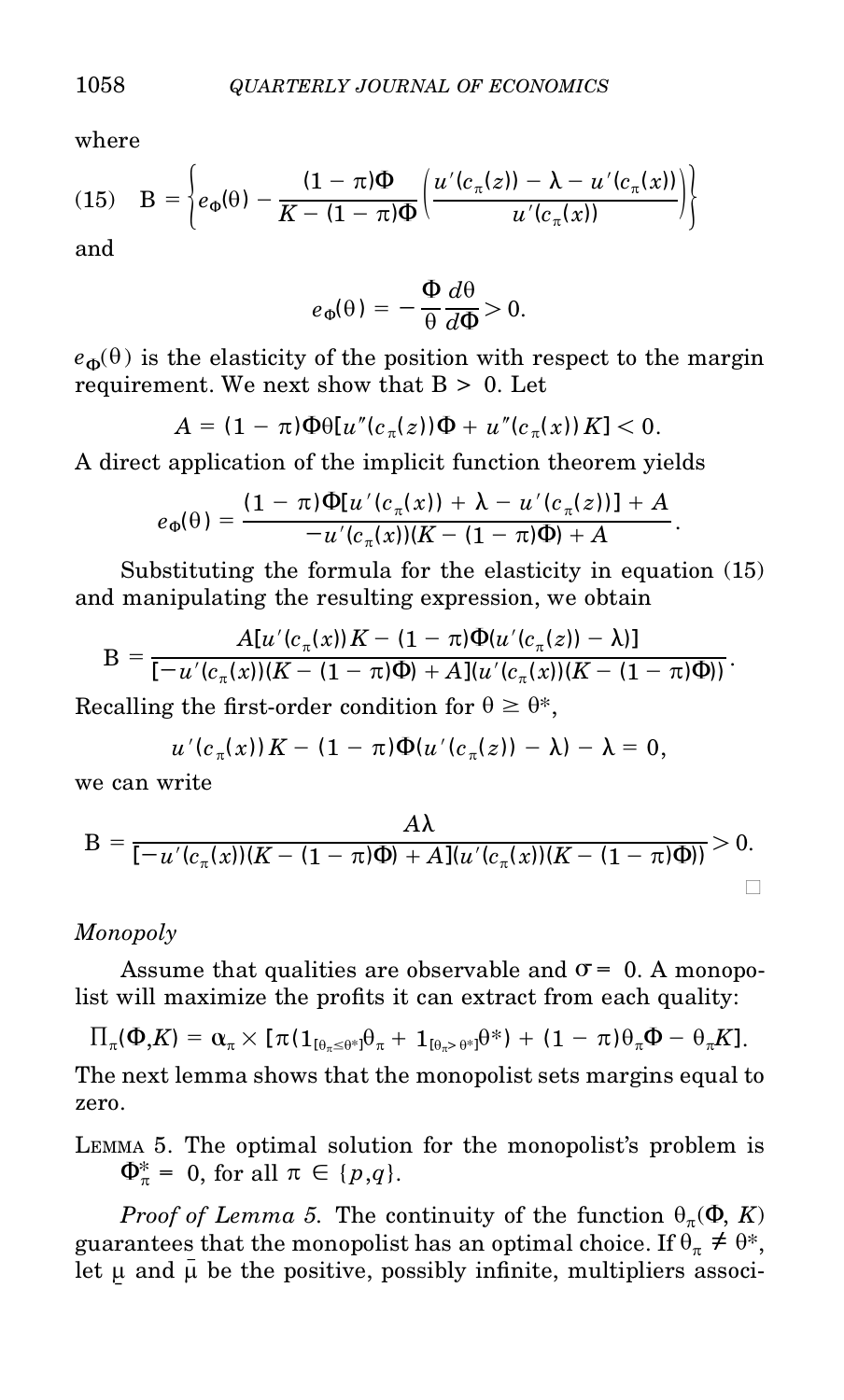ated with the restrictions that  $\Phi \geq 0$  and  $\Phi \leq 1$ , respectively. The first-order conditions of the monopolist are given by

$$
(16) \qquad \frac{d\Pi_{\pi}}{dK}\} \left[\pi 1_{\left[\theta_{\pi}\leq\theta^{*}\right]}+(1-\pi)\Phi-K\right]\frac{d\theta_{\pi}}{dK}-\theta_{\pi}=0
$$

$$
(17) \qquad \frac{d\Pi_{\pi}}{d\Phi}\} \quad [\pi 1_{\left[\theta_{\pi}\leq\theta^{*}\right]} + (1-\pi)\Phi - K] \frac{d\theta_{\pi}}{d\Phi} + (1-\pi)\theta_{\pi} + (\mu - \bar{\mu}) = 0.
$$

We first prove that, under the optimal contract, the agent takes a position  $\theta_{\pi} \leq \theta^*$ . Suppose that  $\theta_{\pi} > \theta^*$ . By combining (16) and (17), we obtain

(18) 
$$
\left[ (1 - \pi) \Phi - K \right] \times \left\{ \frac{u''(c_z(\pi)) \Theta_{\pi} \Phi + u''(c_x(\pi)) \Theta_{\pi} K + [u'(c_x(\pi)) - (u'(c_z(\pi)) - \lambda)]}{u''(c_z(\pi)) \Phi^2 + u''(c_x(\pi)) K^2} \right\} \\ = \frac{\mu - \bar{\mu}}{1 - \pi}.
$$

If  $(1 - \pi)\Phi - K < 0$ , then the left-hand side of (18) is negative, which necessarily implies that  $\bar{\mu} > 0$  and  $\mu = 0$ ; that is  $\Phi = 1$ . But by Assumption 3,

(19) 
$$
u'(y - \theta_{\pi}) < u'(y - z) < \lambda = u'(y - \theta^*),
$$

and hence  $\theta_{\pi}$  must be smaller than  $\theta^*$ , a contradiction. On the other hand, if  $(1 - \pi)\Phi - K \ge 0$ , then the first-order condition of the agent and Assumption 4 show that  $\theta_{\pi} > \theta^*$  can never be optimal. It follows that, under the optimal monopoly contract,  $\theta_{\pi} \leq \theta^*$ . Next, once again combining (16) and (17), we obtain a relation between *K* and  $\Phi$  that can only be met if either  $\mu \neq 0$  or  $\bar{\mu} \neq 0$ :

$$
\left(\frac{\mu-\bar{\mu}}{1-\pi}\right) \times \left[\frac{u''(c_x(\pi))K^2 + \pi u''(c_y(\pi)) + (1-\pi)u''(c_z(\pi))\Phi^2}{\pi + (1-\pi)\Phi - K}\right]
$$
  
=  $u''(c_z(\pi))\theta_{\pi}\Phi + u''(c_x(\pi))\theta_{\pi}K + [u'(c_x(\pi)) - (u'(c_z(\pi)) - \lambda)].$ 

Given Assumption 4, it is immediate that this equation can only hold if  $\mu > 0$ ; that is, if  $\Phi = 0$ . If  $\theta_{\pi} = \theta^*$ , consider the function  $\Phi_o(K)$  defined by  $\Theta_\pi(\Phi_o(K), K) = \Theta^*$ . The implicit function theorem guarantees that this function is well defined in an open set *U*. Using Assumption 4, it is immediate that  $(1 - \pi)d\Phi_o/dK < 1$ , and hence that the monopolist's profits are maximized at  $k =$ inf *U*. Obviously  $k = 0$  is not a candidate. Thus, it must be true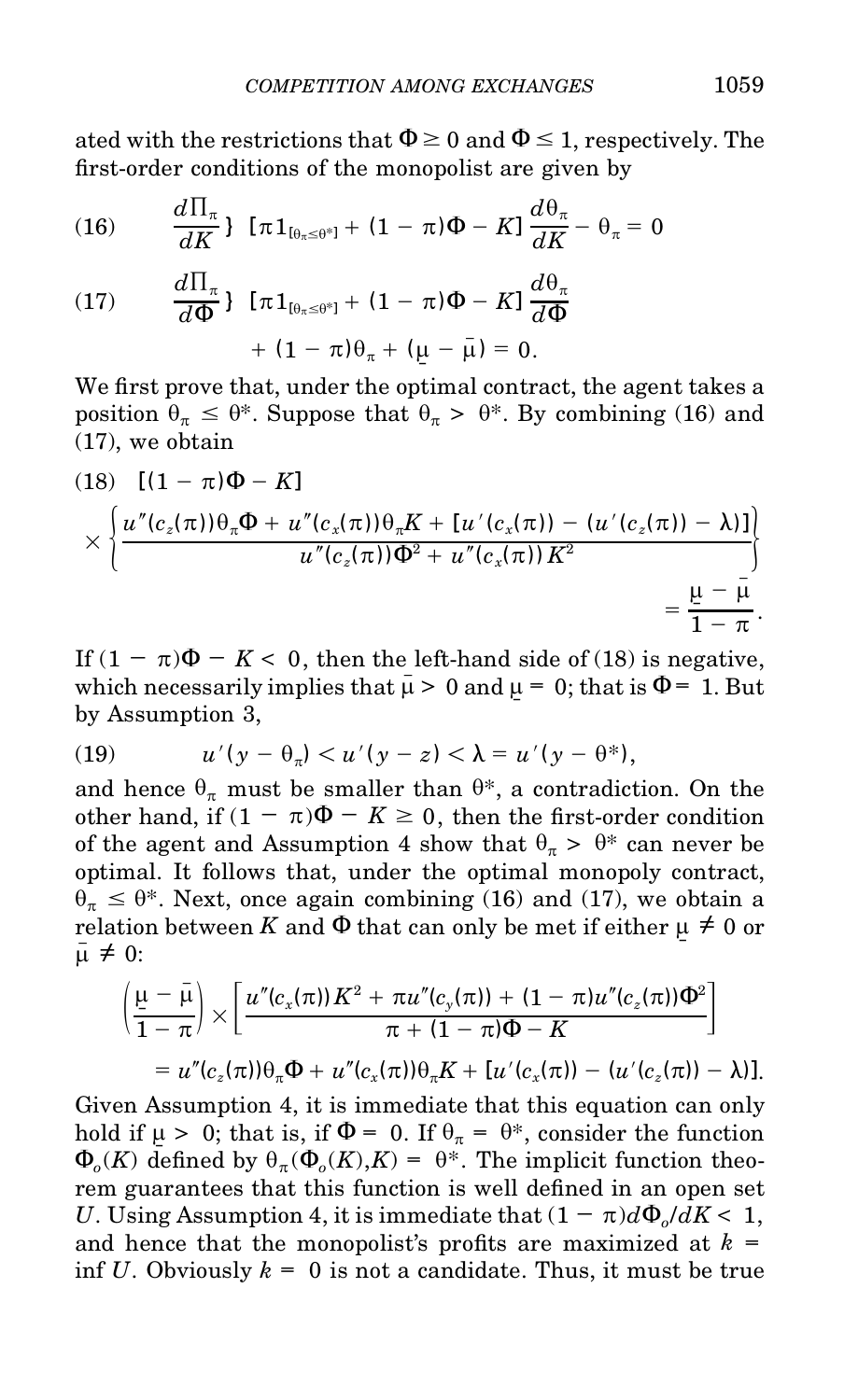that  $\Phi_{0}(k) \in \{0,1\}$ . But as equation (19) above shows, if  $\Phi = 1$ ,  $\theta_{\pi} < \theta^*$ .  $\Box$ 

UNIVERSITY OF CHICAGO PRINCETON UNIVERSITY

#### **REFERENCES**

- Allen, Franklin, and Douglas Gale, "Optimal Security Design," *[Review](http://dandini.ingentaselect.com/nw=1/rpsv/cgi-bin/linker?ext=a&reqidx=/0893-9454^281988^291L.229[aid=1510717]) of Finan-*
- *cial Studies,* I (1988), [229–263.](http://dandini.ingentaselect.com/nw=1/rpsv/cgi-bin/linker?ext=a&reqidx=/0893-9454^281988^291L.229[aid=1510717]) Allen, Franklin, and Douglas Gale, "Arbitrage, Short Sales, and Financial Inno-
- vation," *Econometrica*, LIX (1991), 1041–1068.<br>Arnott, Richard, and Joseph Stiglitz, "Price Equilibrium, Efficiency, and Decentralizability in Insurance Markets with Moral Hazard," DELTA-CREST Document, 1993.
- Bailey, Warren, and Edward Ng, "Default Premium in Commodity Markets: Theory and Evidence," *Journal of Finance,* XLVI (1991), 1071–1093.
- Bernanke, Ben S., "Clearing and Settlement during the Crash," *[Review](http://dandini.ingentaselect.com/nw=1/rpsv/cgi-bin/linker?ext=a&reqidx=/0893-9454^281990^293L.133[aid=1510720]) of Financial Studies,* III (1990), [133–151.](http://dandini.ingentaselect.com/nw=1/rpsv/cgi-bin/linker?ext=a&reqidx=/0893-9454^281990^293L.133[aid=1510720]) Bester, Helmut, "Screening vs. Rationing in Credit Markets with Imperfect In-
- formation," *American Economic Review*, LXXV (1985), 850–855.<br>-, "The Role of Collateral in Credit Markets with Imperfect Information,"
- *[European](http://dandini.ingentaselect.com/nw=1/rpsv/cgi-bin/linker?ext=a&reqidx=/0014-2921^281987^2931L.887[aid=848341]) Economic Review,* XXXI (1987), 887–899.
- Bisin, Alberto, "General Equilibrium and Endogenously Incomplete Financial Markets," *Journal of [Economic](http://dandini.ingentaselect.com/nw=1/rpsv/cgi-bin/linker?ext=a&reqidx=/0022-0531^281998^2982L.19[aid=1510721]) Theory,* LXXXII (1998), 19– 45.
- Bisin, Alberto, and Piero Gottardi, "General Competitive Analysis with Asymmetric Information," *Journal of [Economic](http://dandini.ingentaselect.com/nw=1/rpsv/cgi-bin/linker?ext=a&reqidx=/0022-0531^281999^2987L.1[aid=1510722]) Theory,* LXXXVII (1999), 1–48. Bisin, Alberto, and Danilo Guaitoli,"Moral Hazard and Non-Exclusive Contracts."
- C. V. Starr Center for Applied Economics, RR[ 98-24, New York University, 1998.
- Bizer, David, and Peter deMarzo, "Sequential Banking," *Journal of [Political](http://dandini.ingentaselect.com/nw=1/rpsv/cgi-bin/linker?ext=a&reqidx=/0022-3808^281992^29100L.41[aid=1510723]) [Economy,](http://dandini.ingentaselect.com/nw=1/rpsv/cgi-bin/linker?ext=a&reqidx=/0022-3808^281992^29100L.41[aid=1510723])* C (1992), 41–61.
- Chassagnon, A., and Pierre Andre´ Chiappori, "Insurance under Moral Hazard and Adverse Selection: The Case of Pure Competition," DELTA-CREST Document, 1997.
- Diamond, Douglas, "Financial Intermediation and Delegated Monitoring," *Review of Economic Studies,* LI (1984), 393–414.
- Dubey, Pradeep, John Geanakoplos, and Martin Shubik, "Default and Efficiency in a General Equilibrium Model with Incomplete Markets," Yale University mimeo, 1996.
- Duffie, Darrell, and Mathew Jackson, "Optimal Innovation of Futures Contracts,"
- *Review of [Financial](http://dandini.ingentaselect.com/nw=1/rpsv/cgi-bin/linker?ext=a&reqidx=/0893-9454^281989^292L.275[aid=1510724]) Studies,* II (1989), 275–296. Fay, Stephen, *The Great Silver Bubble* (London, UK: Houdder and Stoughton, 1982).
- Figlewski, Stephen, "Margins and Market Integrity: Margin Setting for Stock<br>Index Futures and Options," Journal of Futures, IV (1984), 385–416.<br>Gammill, James F., "Comment," *Review of Futures Markets*, VII (1988), 413–420
- 
- Hahn, Frank, "On Equilibrium with Market Dependent Information," in *Quanti-tative Wirtschaftsforschung,* E. Helmstadter and R. Henn, ed. (Tubingen: Mohr, 1978).
- Hardouvelis, Gikas A., and Dongcheol Kim, "Margin Requirements, Price Fluc-tuations, and Market Participation in Metal Futures," *Journal of Money, Credit and Banking,* XXVII (1995), 659–671.
- Ito, Takatoshi, and Wen-Ling Lin, "Race to the Center: Competition for the Nikkei 225 Futures Trade," International Monetary Fund Working Paper, WP/96/ 117, 1996.
- Kahn, Charles, and Dilip Mookeherjee, "Competition and Incentives with Nonexclusive Contracts," *Rand Journal of Economics,* XXIX (1998), 443–465.